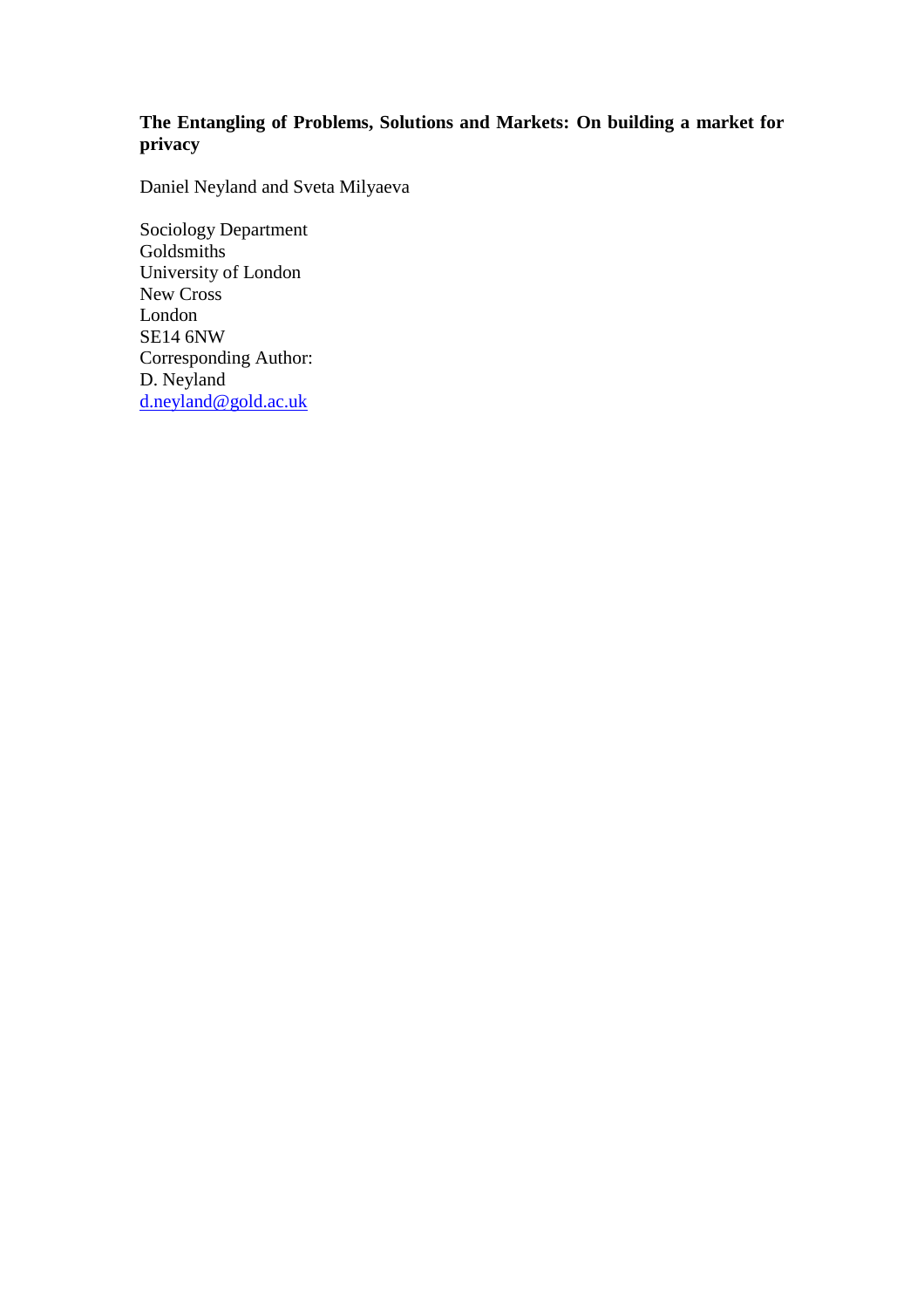## **Abstract**

An increasing number of public problems have been subject to market-based interventions as solutions. However, the relationship between problems and solutions in market-based interventions is complex. On occasions solutions are reformulated as understanding of the nature of the problem are advanced. Alternatively, problems are reconfigured to fit a standard solution. Or solutions are said to generate numerous new problems. The complex entangling of problems, solutions and markets can be explored by focusing on the field of online privacy. The complexities of this field can be analysed through three STS treatments of problems and solutions. First, *issueproblematisation* can be used to understand the ways in which a problem is assembled and comes to form the focus for discussion as an issue can be explored. Second, a *paradigm-exemplar approach* can assess the extent to which a particular coupling of problem and solution becomes an exemplar for others to draw on. Third, *ontological constitution* provides a focal point for analysing the ways in which the very nature of entities involved in problems, solutions and markets can be considered. There is analytic utility in each of these approaches in engaging with online privacy regulation and the emerging role of start-ups in introducing new privacy products to an emerging market place. However, these STS approaches leave us with questions regarding the relationship between market solutions and publics, the co-ordination of entities in market solutions and the normative questions that arise from entangling markets, problems and solutions.

## **Keywords**

Online data, Privacy, Problems, Solutions, Science and Technology Studies, Data **Brokers** 

# **Introduction**

Various types of market-based interventions have been utilised in policy areas that were once described as the public sector, as a means to resolve (and even simplify and delegate responsibility for) otherwise complex problems. New relations between state and private sector actors or new public private hybrids, forms of competition, rankings and metrics, league tables, contractual bidding and tendering processes, forms of outsourcing, new monitoring processes and pools of money to stimulate innovation, are just some examples of the organisations, devices and actors that have been drawn together to produce market-based interventions to solve a problem.

However, the relationship between problems, solutions and market-based interventions is not always straightforward. On occasions it seems that trade-based solutions have to be modified to accommodate the latest definition of a problem, for example, changing understanding of climate change temperature increases, changes the viability of solutions such as carbon trading. At other moments, problems are reworked to fit pre-existing market solutions, for example, when the UK government launched 30 Social Impact Bonds to cover problems as diverse as homelessness, recidivism and care for the elderly, each problem had to be transformed into a cost and a financial risk<sup>1</sup>. There are also market solutions that appear to inspire a number of further problems, for example, a proposed Advanced Market Commitment for malaria vaccines raised numerous concerns of accountability<sup>2</sup>. The aim of this paper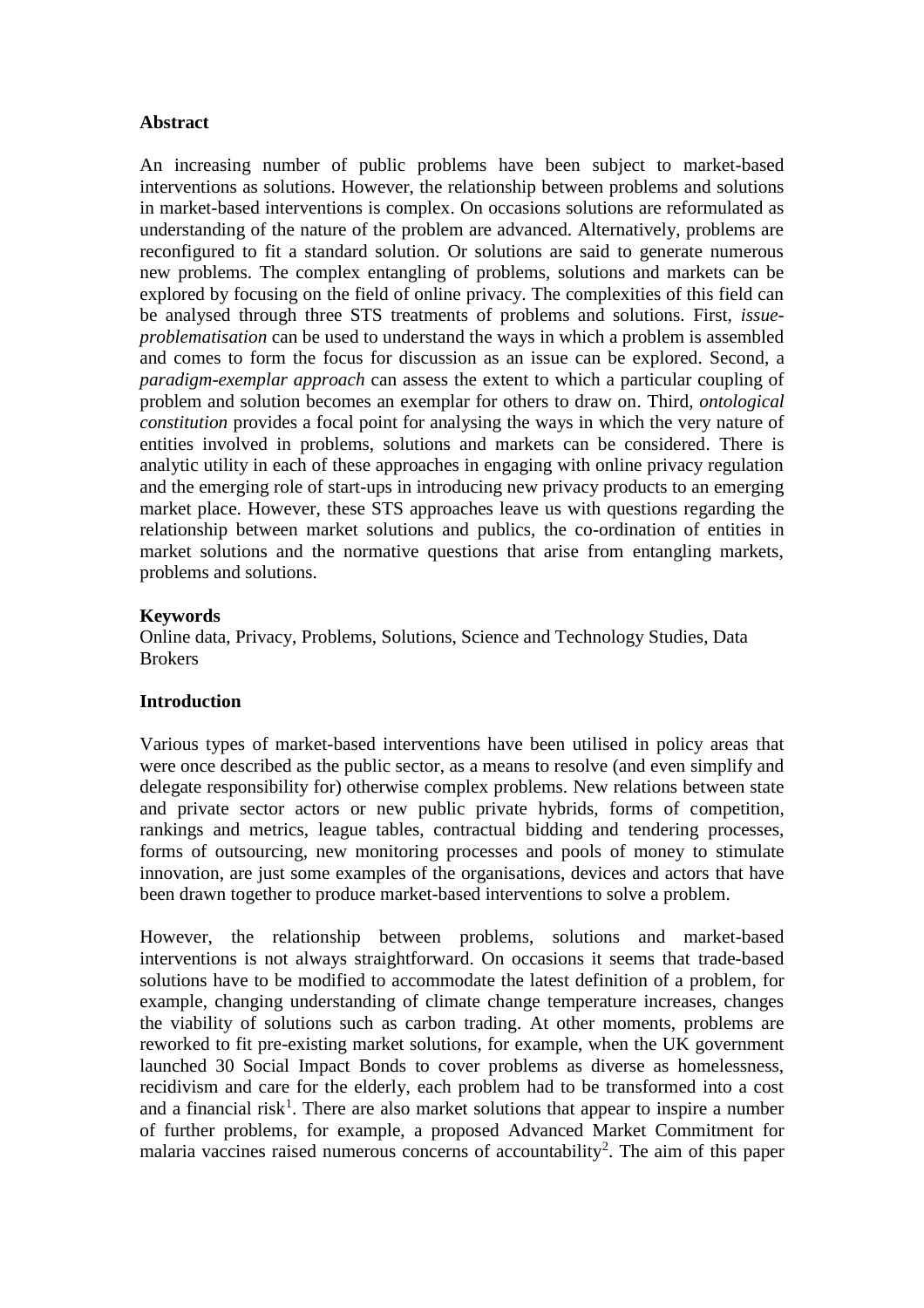will be to ask: how can market-based interventions be analysed through STS studies of problems and solutions?

The history of STS treatments of problems and solutions appears theoretically and empirically diverse. Briefly stated, studies which draw on the heritage of Actor-Network Theory (ANT), for example, look to forms of problematisation as a basis for making sense of the ways in which an issue comes to be recognised as such (see, for example, Barthe, 2009). Alternatively Kuhn's (1962) work on exemplar solutions to scientific problems is further analysed through Barnes' treatment of such exemplars as sophisticated paradigms (Barnes, 1982, 1985). Work drawing on the social construction of social problems as a basis for analysis has considered the ontological constitution of problems and their solutions (Woolgar and Pawluch, 1985) and draws inspiration from Garfinkel's (1967) analysis of the recursive relationship between problems and solutions.

The paper will begin to explore these STS approaches to problems and solutions through an investigation of emerging attempts to solve the problem of online privacy through markets. Online privacy provides an interesting and timely case as the terms for a market-based solution are currently being developed, opening up opportunities for asking direct questions to participants regarding issues as they are put forward and resolved or at least discussed.

The paper will be structured as follows. We will start by further exploring existing studies of problems and solutions particularly in STS and how this literature intersects with recent studies of markets. We will then explore the online data market and concerns regarding privacy. Initially our discussion will focus on the ways in which markets for online privacy are supported and regulated into being and the consequence of such emerging activities, in particular for privacy and its continual and fluid recasting as problem and solution. Subsequently, our analysis will explore the efforts of start-up organisations to foster a market for privacy through online data control products. The analysis will draw on interviews with start-up organisations and regulators in the field. The paper will conclude with three questions regarding the analytic utility of existing STS approaches to problems and solutions when markets are involved.

## **Analytical Perspectives**

We will explore three ways in which STS researchers have engaged with problemsolution relationships: (1) *issue problematisation*; (2) *paradigm-exemplar approach*; and (3) *ontological constitution*. 3

## *Issue-problematisation*

First, we can look to the history of ideas developed through Actor-Network Theory to consider the role of problematisation (Callon, 1986). Here the focus is on investigating the ways a problem comes to be recognised as such and emerges through a network of relations, or more recently an assemblage (a heterogeneous socio-technical arrangement involving objects, humans, procedures, calculative methods, etc) or agencement (an assemblage through which agential effects are sorted out; Caliskan and Callon 2010). Problematisation at times refers to the ways in which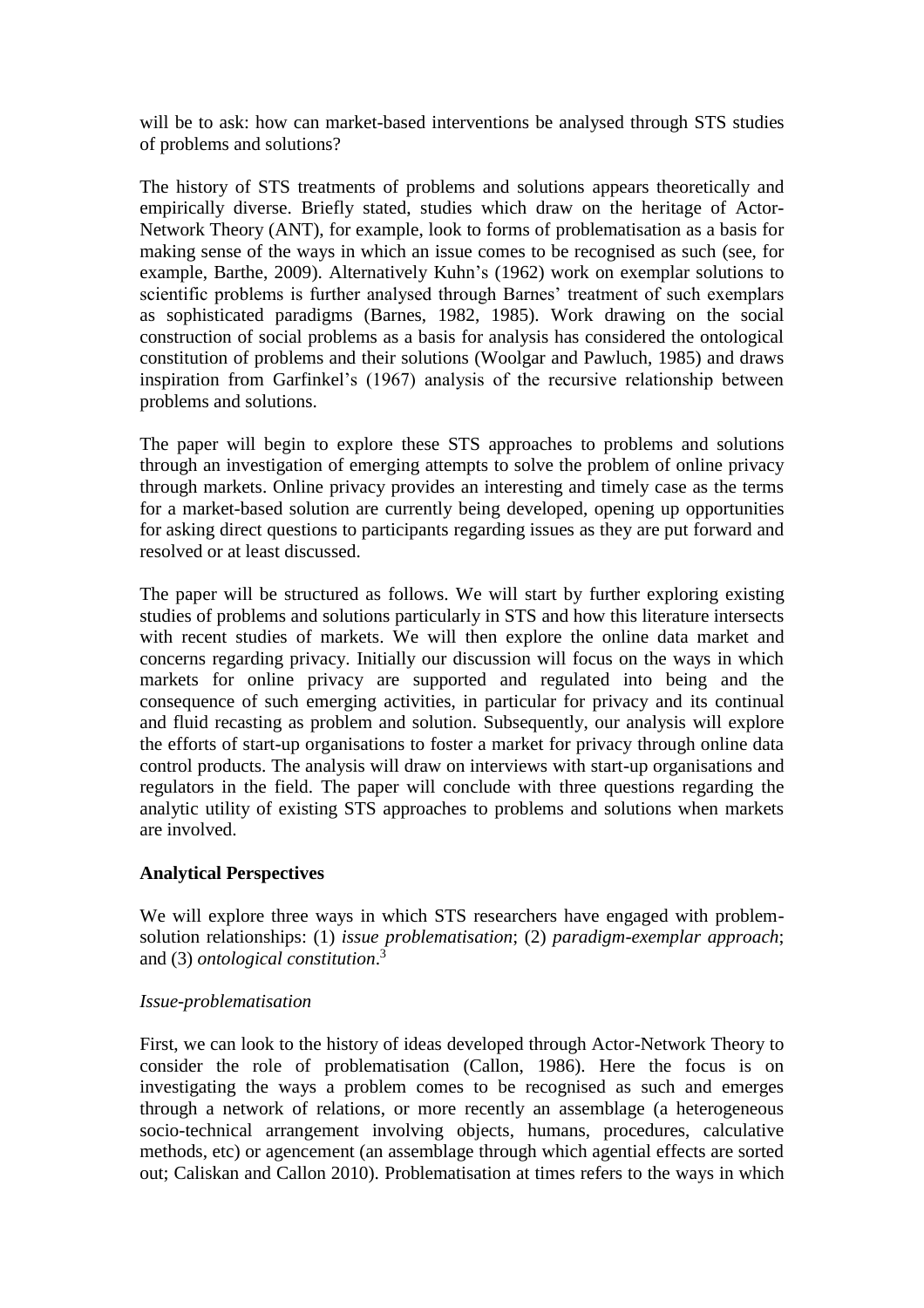actors seek to: 'become indispensable to other actors in the drama by defining the nature and the problems of the latter' (Callon, 1986: 196). This involves proposing particular obligatory courses of action through which such problems ought to be resolved. In this way, the coupling of problem and solution is quite tightly delimited.<sup>4</sup>

On other occasions, problematisation is presented as central to dialogic democracy. Here we might think of assemblages through which issues are brought to the fore, constituted as having a particular nature or made part of a process of discussion in which the nature of the problem is open to participants' contestation (Barthe, 2009; Callon, Lascoumes and Barthe, 2009). The focus in both treatments of problematisation is on how particular issues either come to have a spokesperson or come to have a public or come to be a question for democratic instruments and experiments. As a result, problematisations describe or transform reality, in the process delimiting what must be taken into account and through what means. Following this, we could also consider the publics of problematisations – just who is included and excluded, who is heard and has a voice in discussing particular problems.

In the following analysis we will refer to this approach as *issue-problematisation*. A strength of this approach for our purposes is that much recent assemblage-based work has turned attention to markets. Hence we find, in the writing of for example Callon (1998), that a market assemblage does not simply emerge but is continuously made and re-made through the work of (in his research) economists, models, calculative devices and more recently experimentation (Muniesa and Callon 2007; Callon 2009) 5 . Market assemblages are said to affirm various demarcations between, for example, relative degrees of value and between the internal and external aspects of the market assemblage. Developing the latter point, Callon argues that forms of assembly work, are neither neutral nor unproblematic: 'framing constitutes powerful mechanisms of exclusion, for to frame means to select, to sever links,' (2007: 140). In this sense, market assembly work can generate clear demarcations between the included and excluded. On the terms of market framings, entities can be rendered valued or valueless.

Furthermore, this recent STS work on markets has begun to engage with some notable problems such as greenhouse gas emissions (MacKenzie, 2009) and nuclear waste (Barthe, 2009) and has begun to touch on the notion of market problematisation. In this way problematisation could become one means for considering processes of market qualification (Sjogren and Helgesson, 2007); that is, how particular things become qualified for entry into market-like activity. To push this formulation of problems and their entanglements with markets further, would involve exploration of who or what might count as a spokesperson in a market situation, or what could come to count as a market public – perhaps a public of sufficient value to be considered for inclusion in discussing a problem – and through what activities an issue might become problematised and qualified for entry into market discussions and negotiations.

Marres (2011) offers an extension of these ideas in shifting the focus for attention from problematisation to the constitution of issues and, in so doing, proposes an alternative to the dialogic focus of problematisation. Here Marres suggests that for an issue to become such, does not require a participatory democratic fora, but can instead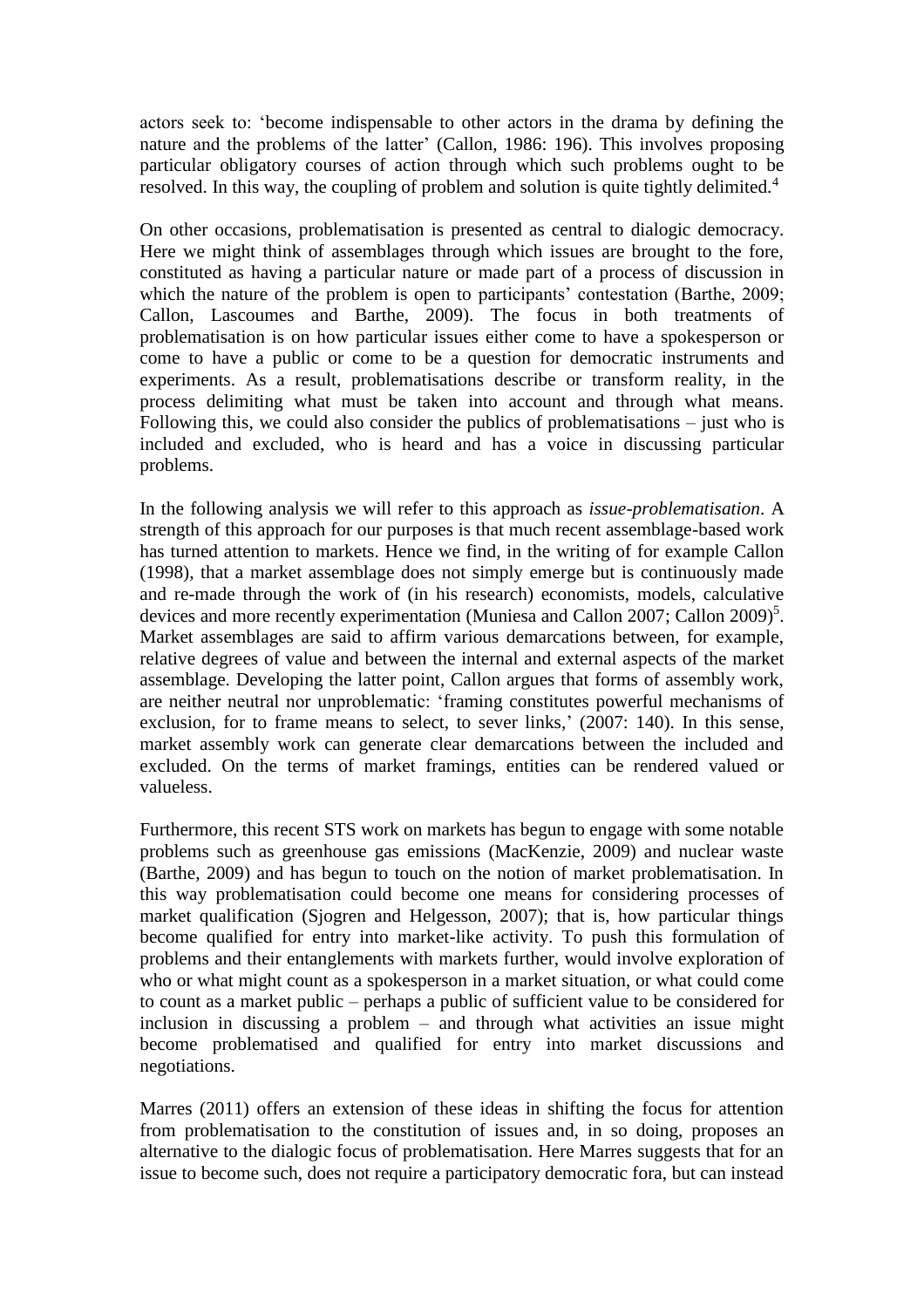be traced through the sociomaterial entanglements in which people and things become engaged. For example, smart metres generate a problem-solution type entanglement, encouraging the adoption of a specific definition of what counts as an environmental problem at the same time as adopting a particular solution; namely increased vigilance and economizing of one's energy consumption. The entanglement creates its own form of political participation, centred on its own particular ideals, for example, that participation should be easy and that participation through a metre can encourage – through making visible – notions of efficiency.

In Marres' (2012, 2011; and with Lezaun, 2011) work, engagement then is not presented as a means to increase the knowledge of participants through dialogue or to qualify entities for participation, but as a means to increase the production of preferred – in the case of smart metres, environmentally friendly – solutions. Through metres, to become entangled is to become measured, but it also means to become a feature of the problem-solution relationship. Taking part in smart metering equates to signing up for the solution built into the entanglement (that the metre can help cut energy inefficiency) at the same time as paying recognition to the problem (of environmental effects) and its various translations (through which the problemsolution relationship can also become a means to, for example, save money by having lower fuel bills).

In place of the more participatory, dialogical focus of problematisation comes a focus on sociomaterial entanglements through which actions are produced. The analytic utility of dialogic problematisation and sociomaterial entanglements and the constitution of issues, will be further explored in our empirical analysis. An important question appears to pertain to the ways in which either dialogic or sociomaterial approaches to issue-problematisation could make sense of the specific nature of participants and their role in market-based interventions in public problems. Are they delegates seeking a solution, devices carrying out silent work, entities represented by others, actions (including techniques of calculation, measurement, economizing) rather than people or things?

## *Paradigm-exemplar*

A second option for exploring problems and solutions is provided by Kuhn and subsequent analyses of his work. We call this the *paradigm-exemplar approach* in this paper. Kuhn (1962) draws a distinction between a puzzle type problem and other types of problem – a distinction that rests on the degree to which there is the assured existence of a solution. However, particular formulations of problem-solution relationships can become paradigms. Paradigms according to Kuhn can become accepted as the basis on which a problem can and ought to be resolved. A paradigm thus generates the assumption that a solution exists and intimates a preferred order to the problem-solution relationship. Barnes (1982, 1984, 1985) uses Kuhn's treatment of paradigm problem-solutions or exemplars, to explore consensual rather than individual, epistemological achievement. In this way, the Kuhnian paradigmexemplar is: 'used much as a precedent is used in a court of law: scientists actively interpret its significance and agree between themselves what its implications are.' (Barnes, 1984: n.p.).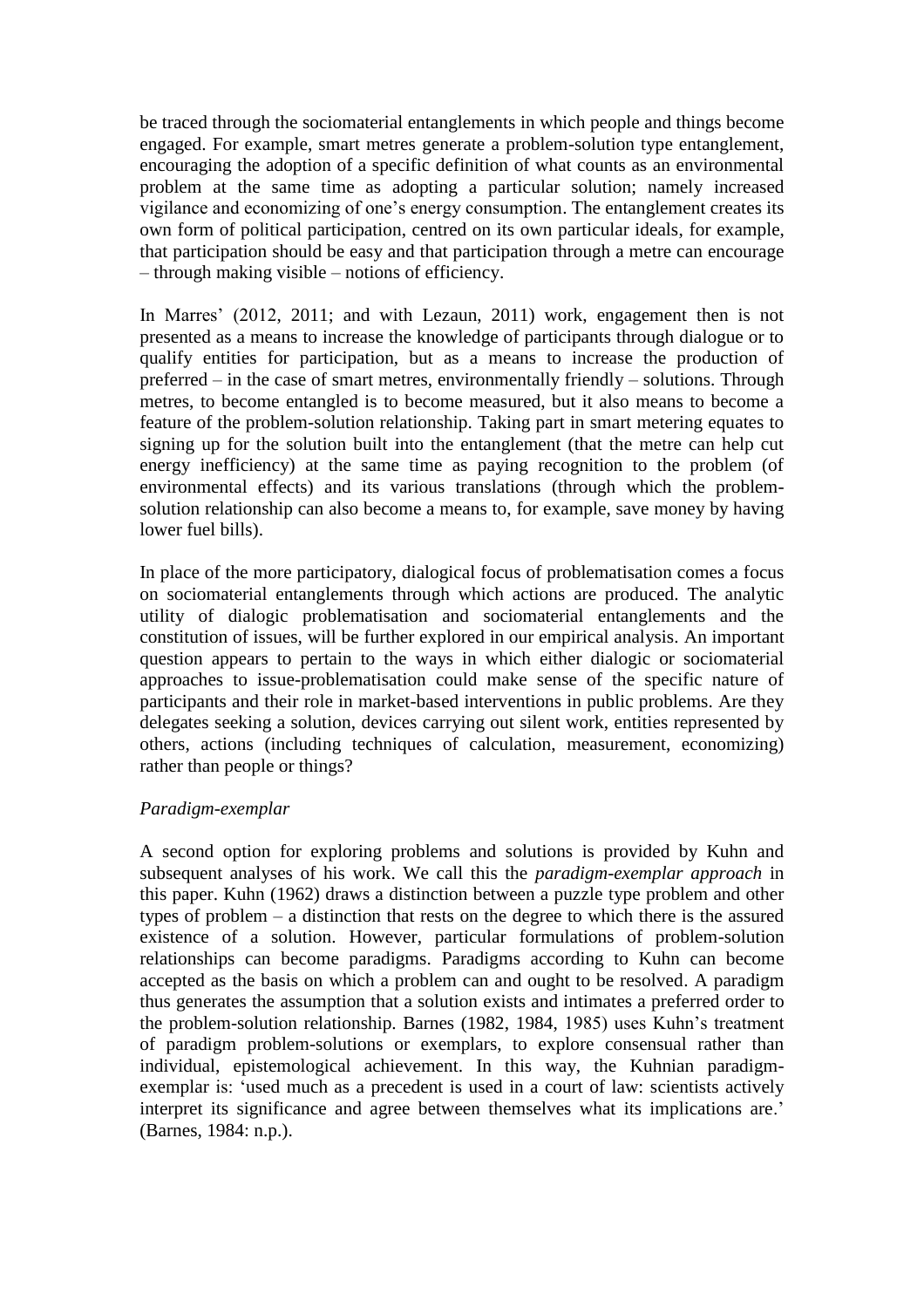Rather than providing a singular set of instructions for how to proceed, the paradigmexemplar is hence a problem-solution to be actively engaged, used and built upon. Following this path, a market solution such as environmental cap and trade policies, might become a paradigmatic exemplar; an approved set of actors, processes and relationships for making sense of a problem and bringing a particular kind of tradebased solution into being which might then be worked on in other areas (for an example, see MacKenzie, 2009). That is, other areas might be re-defined at least notionally in line with understandings and expectations made available in relation to the exemplar..But such a treatment of paradigm-exemplars perhaps short-cuts the complexities through which problem-solution relations and their entanglement with markets come to make sense, or form a recognised solution. Barnes, Bloor and Henry (1996: 47) suggest that achieving knowledge takes place through 'ostensive learning' and empirical experience. That is the paradigm-exemplar becomes available for others, for example in the same scientific field, as a settled and agreed upon basis for the production of further work.<sup>6</sup> Hatherly, MacKenzie and Leung (2008: 136) suggest that Barnes and Bloor are inclined: 'to invoke psychological and sociological processes to explain foreclosure in practices of interpretive flexibility'. Hence at some point and for a time, the paradigm-exemplar comes to be known as what it is through foreclosure. Such foreclosure becomes the basis for the problem-solution relationship to be what it is, but perhaps only provides a limited basis for understanding what might happen over time, in disputes regarding the consequence of a solution or on occasions when a solution appears to become the problem.

#### *Ontological constitution*

A third approach to problem-solution relationships offers an alternative to foreclosure by focusing more closely on the ontologically constitutive nature of problem definitions (Woolgar and Pawluch, 1985). We call this approach *ontological constitutive* in the following analysis. This line of research challenges any counter assumption that problems pre-date solutions, that solutions are straightforwardly designed to solve problems or that predictable consequences flow from the implementation of solutions. Instead this approach suggests that problems are frequently re-oriented to fit current understandings of the capability and capacity of solutions, problems are pushed to the fore in order to justify solutions and numerous unintended consequences ensue. This suggests a more radically indeterminate approach than Barnes' foreclosure argument, drawing its inspiration from ethnomethodology and ideas of in-principle inconcludability.

The latter argument suggests that any settling of the sense of a matter is a practical and temporary accomplishment within a particular setting in order to get on with the task at hand (Garfinkel, 1967). Extending this ethnomethodological approach, we could consider further Garfinkel's (1967) suggestion of the recursive relationship between problems and solutions through which one always falls back into the other (see also, Woolgar and Neyland, 2013). Alternatively, we can find a number of STS works which provide further grounds for exploring ontological re-specification in particular. For example, we could draw on Law and Mol's (1998) work on fluidity, Mol's (2002) work on ontological multiplicity or Cussins (1995) work on complex organisational settings (in her case in healthcare) through which ontology is choreographed. This could provide a basis for re-considering the nature of problemsolution relationships as only provisionally settled.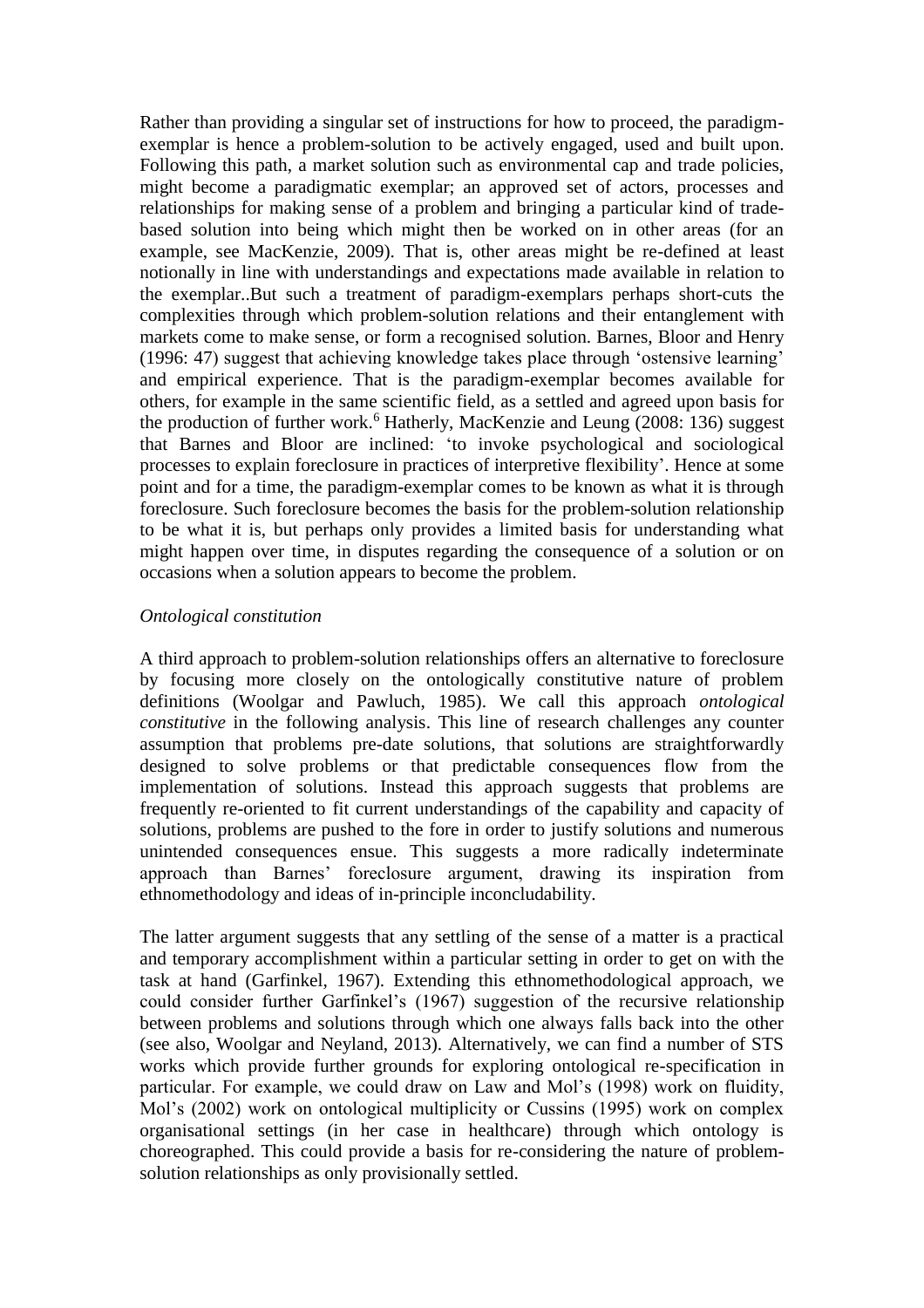This distinction between foreclosure and in-principle inconcludability ties in with a long standing debate in STS between approaches which tend to emphasise closure (through stabilization in the Social Construction Of Technology approach, and black boxing in ANT) or radical, on-going uncertainty or indeterminacy (through, for example, ideas of ontological multiplicity or fluidity). It is not our intention to resolve these debates here. However, in considering markets, problems and solutions perhaps both approaches might have something to offer.

On the one hand there may be examples of market problem-solution relationships which appear to lend themselves to analysis as Kuhnian problem-solution paradigmexemplars. For example, as we mentioned, environmental cap and trade schemes initially appeared to inspire a range of further environmental market-based incursions which at least in part sought a transformation of natural entities into trading entities. Cap and trade, for a time, acted as a foreclosed exemplar. On the other hand, there may be interventions characterized by on-going, radical indeterminacy leading to questions of the ontological-constitution of market entities, actors, devices and relationships. For example, in the field of waste management, although the cap remained in place, evidence trading was beset by radical indeterminacy and forms of market failure within its opening trading period (Neyland and Simakova, 2012).

In the following analysis of emerging attempts to introduce a market solution to the problem of online privacy, we will explore two forms of work in which problems, solutions and markets have become entangled. The analysis will explore, first, the work of policy makers attempting to introduce new privacy legislation and foster the grounds for a privacy market, and, second, the work of small start-up firms attempting to contribute to the establishment of a market for online privacy protection. The status of the term market in this analysis derives from research participants who in various ways (specified below) identified themselves as engaged with the online personal data market. In the analysis the multiplicity of problem-solution-market relationships will be considered in relation to the initial three-part analytic scheme we have explored. The analytic utility of issue-problematisation, paradigm-exemplars and ontological constitution will be considered.

## **An online privacy market?**

In this section we will use our study of online privacy to suggest that this area has been constituted as various kinds of problem in need of market-type solutions.<sup>7</sup> We have interviewed 37 representatives from a variety of organisations in the field. This has included privacy start-ups, data protection regulators, network builders, academics in the field and privacy campaigners. The interviews have been semistructured in nature, allowing interviewees to discuss points about their work that they deem relevant, at the same time as enabling us to explore this emerging field. The interviews have been conducted in the UK, Ireland, US and mainland Europe. We have also drawn together a substantial corpus of online privacy-related media stories, industry reports and academic research. Our reason for choosing online privacy is that we anticipated this would provide a dynamic and developing field in which market problem-solution relationships are the subject of much current discussion. We imagined prior to the research that engaging with what could be described as the genesis of a market problem-solution would provide an opportunity to consider our research questions with respondents prior to the field becoming settled or easy to re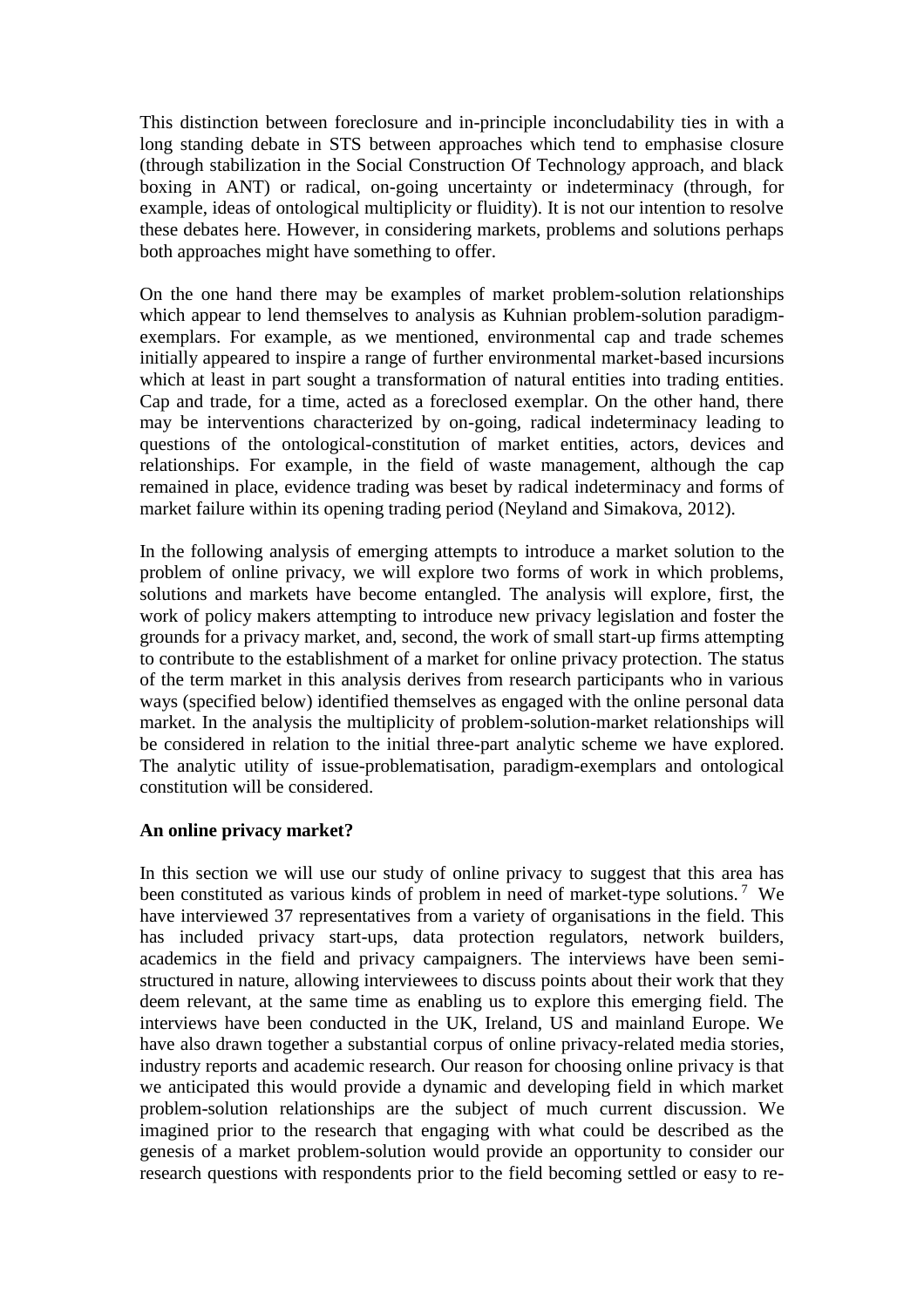present. This has proven to be both advantageous and problematic as the following analysis will illustrate.

In some ways we have generated our own problem-solution relationship: establishing a field (online privacy) that poses a problem (how to adequately engage with it) and a series of solutions (preceding theories) which to some extent either resolve or redefine the problem. In order to identify relevant discussions of problems and solutions within the interviews and group these together for analysis, we drew on an accumulative coding procedure. This involved reading through the transcripts multiple times and coding interview discussions into topics. Topics were then analysed to draw out discussion of specific problems and solutions, even if different views were expressed regarding these. The problems and solutions drawn out from the transcripts will form the basis for the following analysis.

We will begin our analysis with recent attempts to regulate a market into being for online privacy and then subsequently consider start-ups' attempts to develop products, services and hence a market for online privacy. Herein the precise nature of privacy continues to shift. Although traditional privacy concerns regarding visibility and data collection persist, concerns with invasions of privacy (Neyland, 2006) appear to have been replaced by matters of data flow, control and ownership. We will assess the analytic utility of the preceding theoretical approaches to problem-solution relationships through this data.

## *Regulating a privacy market into being*

Comparing the regulatory environment for online data management in the US and Europe reveals distinct ways in which the problem and solution of online privacy and its entanglement with markets has been constituted. In the US, discussions continue regarding the regulation of online digital data management organisations such as data brokers.<sup>8</sup> Despite the industry being estimated to be worth \$US150bn (Steel, 2014), a frequently repeated refrain is that little is known about the way these organisations operate. In 2013 the US Federal Trade Commission (FTC) requested information from data brokers on:

'where the data brokers get their information, what do they do with the information, how do they use it […] and then who are their customers and what are their customers using the information for... [they are] in a process of analysing the information and drafting a report' (Interviewee 1, USA, 6<sup>th</sup> November 2013).<sup>9</sup>

This suggests a particular kind of formulation of problem and solution. A lack of data on data brokers provides a preliminary means to couple problem and solution. The types of question being asked, provide a further steer on the imagined nature of the problem of privacy online – that it is focused on data, its collection, its use and purpose. The nature of the entities involved is specified in stark oppositional terms with the data brokers as potential evil doers and online users as potential victims.<sup>10</sup> This presentation of the problem maps more or less seamlessly onto media stories regarding informational, technical, calculative and/or economic asymmetry which is said to characterise the relationship between data brokers and data subjects. The following typifies this kind of story: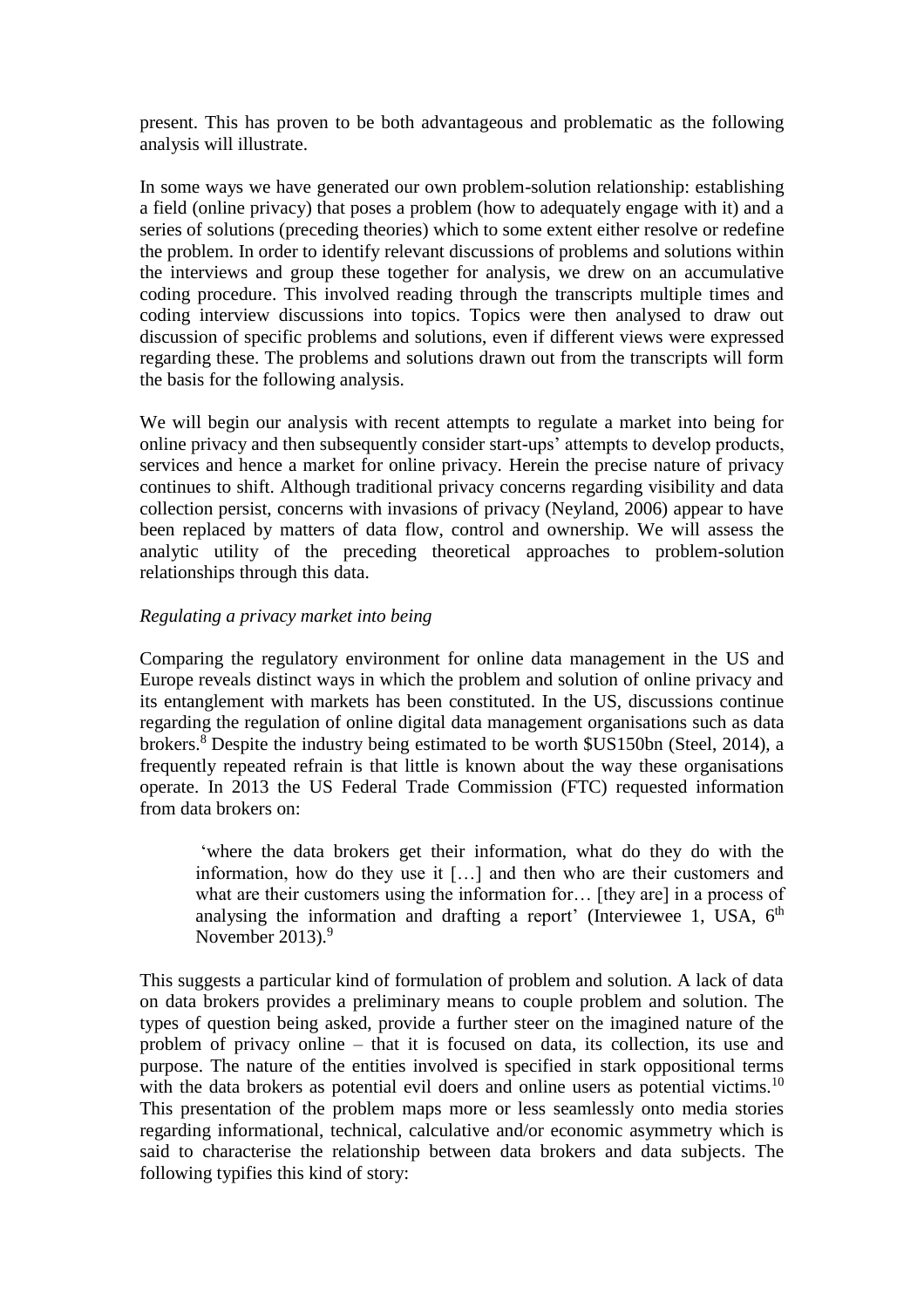'On one side of the screen is grandma looking for information on arthritis treatments and for gifts for her grandchildren, while on the other side of that screen is a Ph.D. quant from Google, a Silicon Valley start-up or some other company, looking to maximize grandma's value.'<sup>11</sup>

Here the privacy problem becomes understood in market terms; that in order to amass value from data, the data broker firms produce and maintain asymmetries. The FTC suggests a possible future solution for online privacy problems would focus on transparency of data brokers' activities (Brill, 2013), perhaps addressing these asymmetries.

The US Senate (2013) initially appeared to constitute the nature of the problem in a similar manner to the FTC: they suggested the industry that trades in consumer data 'operates behind a veil of secrecy'; that 'many of their practices lie outside the ambit of federal consumer protection laws' (US Senate 2013: iii, 2); and that traditional data-protection approaches were no longer fit for purpose (WEF, 2013: n.p.). Yet, in comparison with the FTC, the Senate (2013) constituted a distinct solution, initiating a bill demanding the industry introduce steps that guarantee the accuracy of consumer data they collect. Accuracy rather than the removal of asymmetries became central for the US Senate. The problem and solution coupling becomes an absence of regulation in a market for data that runs wild. In this way data brokers have been identified as 'the new villain in privacy debates' (Bachman, 2014: n.p.), the central figure in the problem.

This situation might initially appear to encourage the adoption of issueproblematisation as a way of framing problem-solution relationships. This approach could be used to make sense of the situation as a controversy in which antagonist problematisations are opposed to each other (Callon 1981, Callon, Lascoumes and Barthe 2009). As a result it would be possible to trace the actions and spokespersons and entities in the assembled controversy which might enable a particular coupling of problem and solution to come to the fore.

Yet the FTC and Senate are not the only contributors to this policy debate. The President's Council of Advisors on Science and Technology (PCAST, 2014) report constituted a distinct approach to the problem-solution of online privacy, devoting more attention to considering the possibility that curbs on data would play a role in 'inhibiting economic growth,' (PCAST, 2014: xi). Perhaps unsurprisingly, the data broker industry has aligned with the PCAST view, inverting the problem and solution relationship constituted by the FTC and Senate. Data brokers suggest that data sharing is a prerequisite for economic growth, insisting that 'third-party data use and sharing are essential for business success in today's information economy', and the demand for regulation is 'unfounded' (Wooley, 2014: n.p.). In this way, the proposed Senate regulation becomes constituted as the problem – one the data brokers would like stopped – leaving the data brokerage industry to carry on as the solution to economic growth. The regulation is positioned as a problem for the market.

So although in a general sense we might draw on issue-problematisation (such as Barthe, 2009) as a means to note that each of the aforementioned activities in some ways contributes to generating recognition that there is a problem requiring a solution,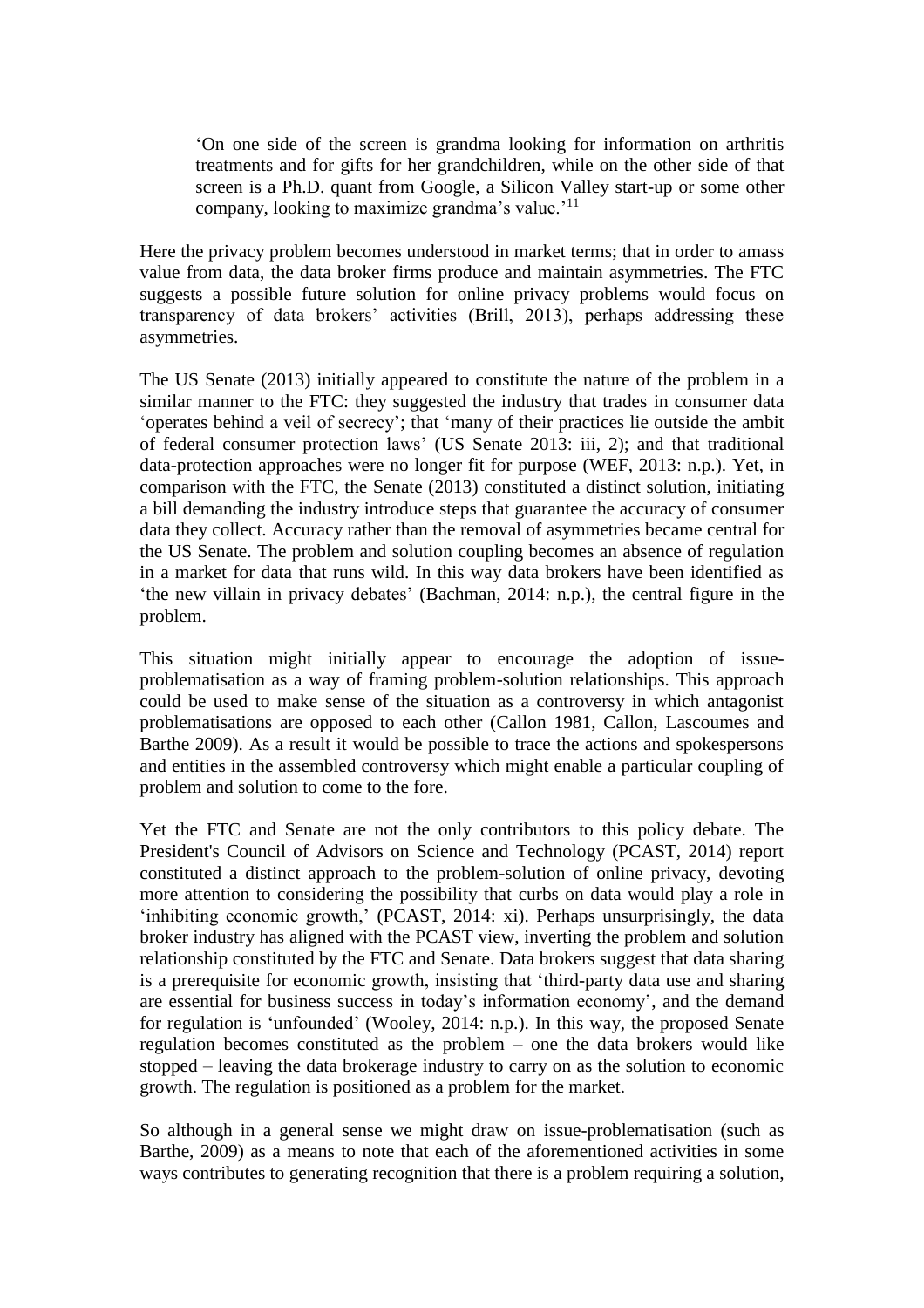it is not clear that a singular spokesperson, stable assemblage, or a forum for public engagement has yet emerged. Furthermore, online data appears to lack a recognisable public for whom their data is an issue (Marres, 2011). It is also not the case that these regulatory discussions could yet be considered as a means of qualifying (Sjogren and Helgesson, 2007) for example, online data for new kinds of market work through which a solution could be formed; it is the market work which is designated as the problem.

At the same time, the notion of a foreclosed problem-solution paradigm-exemplar (Barnes, 1985) which is acted upon by participants in this field appears notably absent. Indeed what seems most clear is that the problem-solution relationship is characterised by an on-going recursion (Garfinkel, 1967), with ontological constitution paramount in the continual re-casting of the nature of entities involved. However, this recasting is not quite the same as Callon's (2007) continual overflowing and reframing. Instead, the re-casting of what the nature of things is, generates an opposition between the initial positioning of evil (data brokers) and innocence (victims of data brokers) and subsequent positioning of evil (over regulation) and heroism (through data brokers as heroic figures of capitalism, proving to be the engines of economic growth). In this sense it is a recursive recasting – falling in on itself – rather than an overflow.

This US regulatory picture contrasts with developments in Europe where the regulatory constitution of the problem and solution has been distinct. Discussions regarding the adoption of the revised European Data Protection Regulation (EC 2012) continue.<sup>12</sup> In this revision, the appropriate focus for Data Protection appears to have shifted from a historical privacy concern with the regulation of state surveillance to also incorporate the regulation of online commercial data practices and processes. The revisions are also characterised at least in part by constituting the problem-solution of Data Protection in terms of the difficulty of regulating. First, there has been a recognised problem with figuring out the nature of the privacy problem-solution and what ought to form the content of regulation:

'There is a long way to go in terms of getting this legislation right. […] The regulation that is currently being considered by the European legislator, is a very, very long shopping list. Every time that one makes a point about what should be in it, it just gets longer and nothing gets removed from it - because it is a regulation it will apply to everybody in a uniform way' (Interviewee 2; a UK regulator, 8<sup>th</sup> April 2014).

Second, a problem with the regulatory responses available to Data Protection offices, the appropriate cost-value involved in these responses and what these might mean to data brokers has been argued back and forth between regulators and data brokers:

'The trouble with Google is, they are so rich that you will fine them as much as you can possibly fine them, and it is just water off a duck's back' (Interviewee 2; a UK regulator,  $8<sup>th</sup>$  April 2014).

Third, these discussions are also in part characterised by an on-going recognition that the task of Data Protection regulators in the EU and elsewhere is becoming more challenging. According to our interviewees resources for Data Protection regulators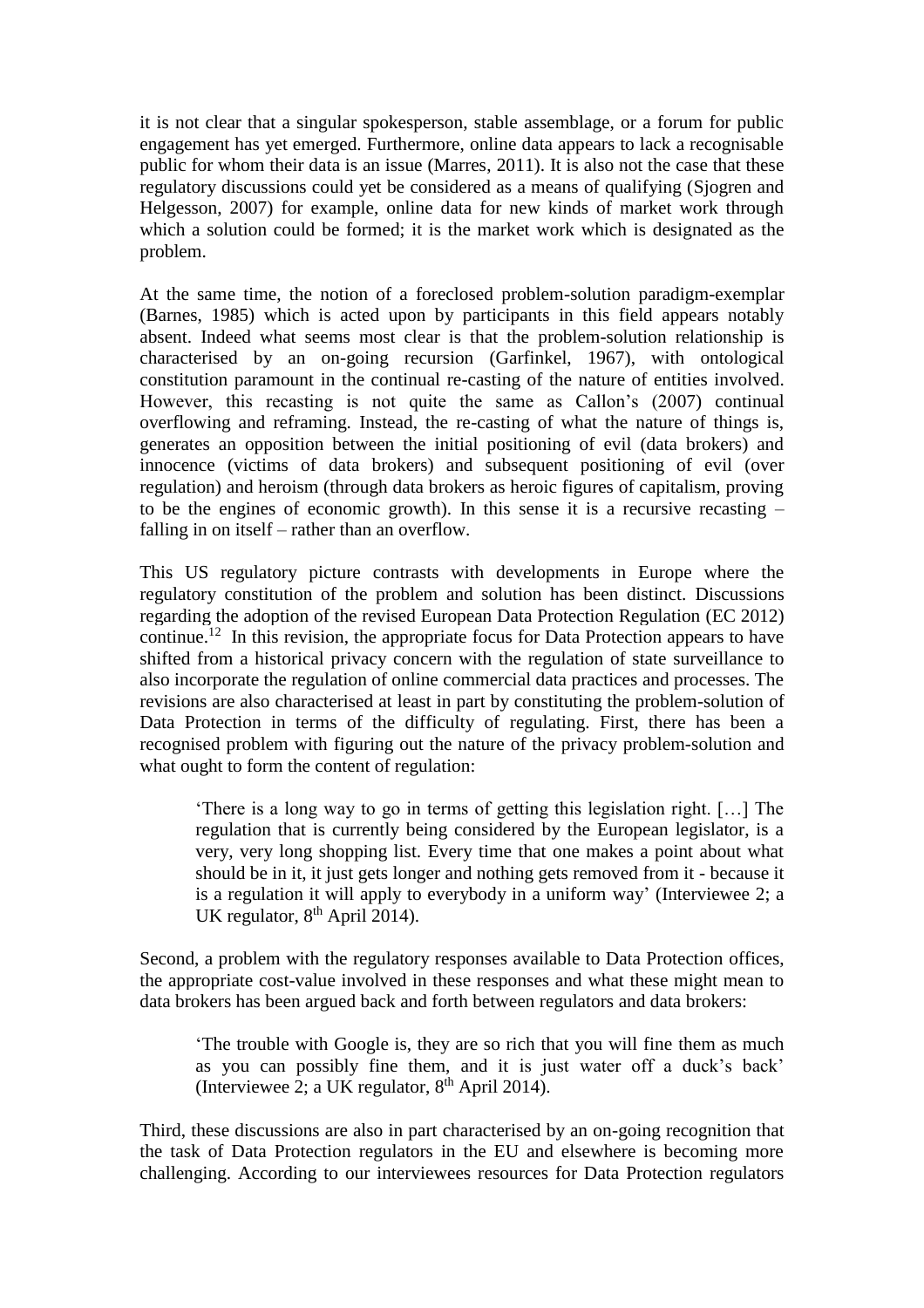are stretched and budgets squeezed. At the same time, commercial entities handle ever more data, at ever greater scale and speed, incorporating an ever changing array of, for example, algorithms for sifting, sorting, mining and scraping data. As a result Data Protection regulators have come to recognise the difficulties of providing adequate regulation and protection.<sup>13</sup>

The nature of the problem-solution here has been directly incorporated into a market logic – that it might be *through the online data market* that the problem of overstretched and under-funded regulators might be resolved. Hence along with direct regulation through Data Protection legislation, efforts have also been made to foster an environment in which individual users might be encouraged to recognise on a larger scale their rights towards their online data. In theory, through establishing different and closer relationships with data management organisations, users might further contribute to the oversight of data management organisations. And this might create a redefinition of the problem of online privacy. The problem might now be characterised as an absence of value held by the original source of online data. The solution that follows would be to create a situation in which the original source of data, for example people doing online searches, could hold a proxy property right in that data, at least in recognising that it has a value to someone or some organisation.

The prospects for a new data market-solution to emerge can be analysed in issueproblematisation terms. Drawing on Callon and Muniesa's (2005) work, for a market assemblage to operate, things need to be calculated, but must also be made calculable. That is, for an entity to be calculable, requires that it is detached from its conventional associations and then ordered within a single space into new associations, such that new results – value – might be extracted. For online data to become the subject of a more privacy-sensitive set of market exchanges, would require substantial reorientation of the means through which data currently flows. Data's free flow into brokers, without users' awareness or control and without any retained attachment to the data would need to change. So would the ordering of data into a single space through, for example, data mining and the use of data analytics to profile users. The use of this data to then sell users (apparently) relevant goods through the purchase of online advertising space on behalf of clients, would also require transformation. For a market solution to emerge using these terms, would require cutting data brokers' attachment to data, re-forming attachments between users and their data and working out a means to enable users to then extract results – such as value – from their own data. Alternatively, users could be placed in a position to deny data brokers the opportunity to generate value from their data.

For this kind of issue-problematisation as a market assemblage to endure would require a pervasive redefinition of the entities involved in online activity. In this way, issue-problematisation and ontological constitution would need to be drawn together to make sense of the action. The very nature of people online, their actions, the data produced, who owns or controls or profits from that data, who or what holds the data and in what form, for what use, would all need to change for a privacy-sensitive market for online data to emerge. Notably privacy would also require re-definition through new forms of data ownership and control. Furthermore, national and EU Data

Protection regulators are not classical market actors – their ability and remit to shape a market is at best unclear. Thus far their approach to market shaping has involved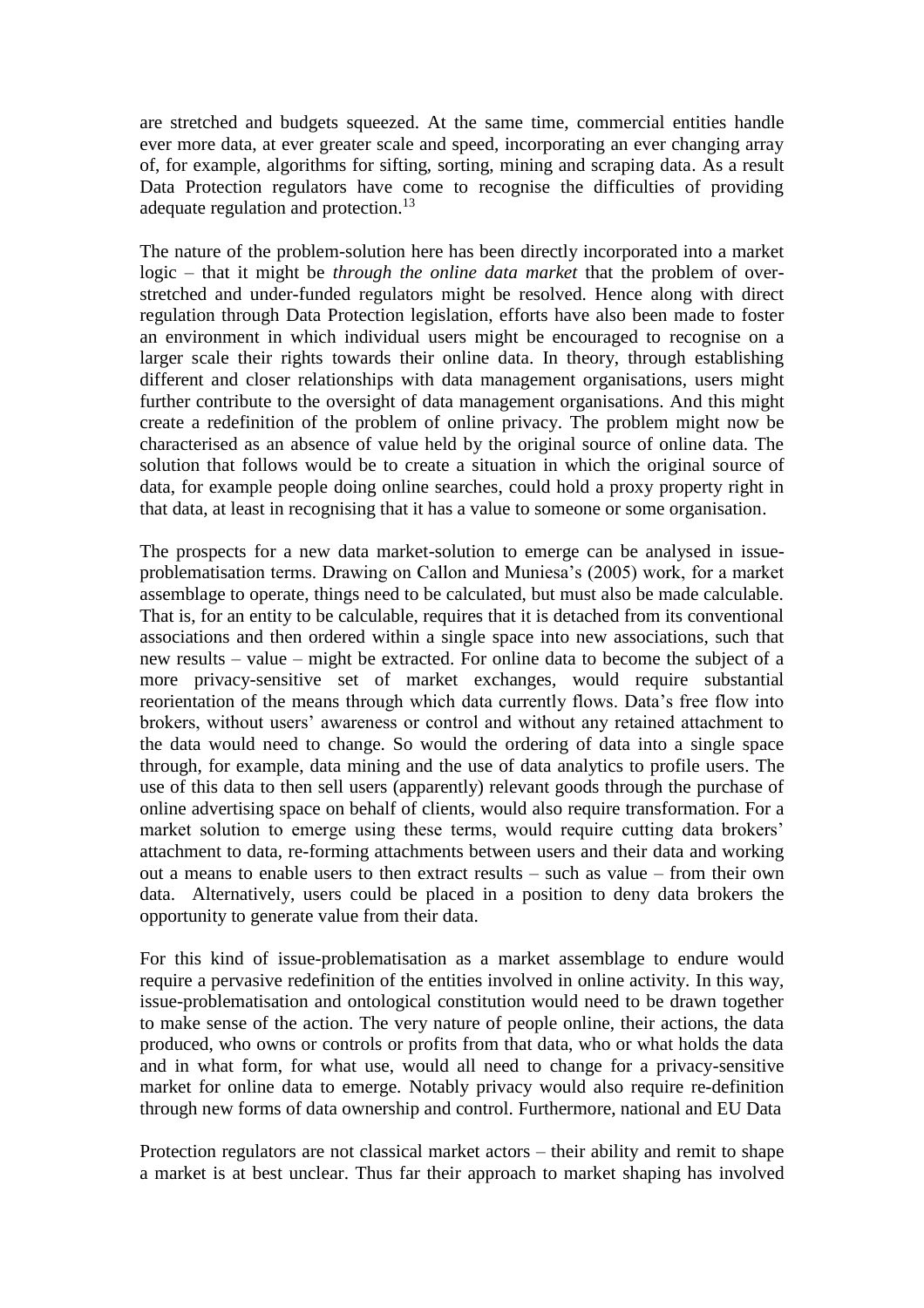support and encouragement for the formation of organisations – mostly start-ups – that might introduce a set of market arrangements in which online privacy might become a recognised good. This has included: aiding the development of statesupported start-ups such as Mydex  $14$  (a community interest company); the development of the midata Innovation Lab<sup>15</sup>; and collaboration with businesses such as Allfiled.<sup>16</sup> Further support has arrived through Data Protection regulators turning up to participate and speak at meetings organised by the emerging community of online privacy start-ups.<sup>17</sup>

In a general sense we can note that these activities act as a form of issueproblematisation. Activities are taking place through which a problem is specified and qualified at least for discussion: it is to be a problem of European politics and legislation. Yet, in a similar manner to the US regulatory field, it still appears difficult to identify a spokesperson, or an obligatory point through which the formulation of the problem should pass (Callon, 1989). There also appears to be no specific forum of direct participatory or dialogic democracy (Callon, Lascoumes and Barthe, 2009) for users. So far, appeals to new forms of participation with users holding organisations to account, remain at the proposal stage. $18$ 

Efforts to foster an environment for creating online, privacy-interested start-ups could perhaps move the regulatory debate towards forms of market qualification (Sjogren and Helgesson, 2007), but at present there remains no specific device such as a taxbreak for privacy-focused start-ups through which they might be qualified for participation in market work. Instead, at the moment it seems that regulators might favour something akin to Barnes' (1985) treatment of a Khunian paradigm-exemplar. The focus seems to be directed towards a kind of idealised start-up, offering a problem-solution pairing which could be engaged and built upon. For regulators this kind of paradigm exemplar, it seems, would go beyond a single innovation and step aside from arguments regarding economic growth to provide a solution that could shape the online data market by providing an approved set of actors, processes and relationships, from which other online actors, such as large data brokers, might come to re-define their actions and the expectations of users.

However, any form of foreclosure around such a paradigm-exemplar is still some way off. At present the problem-solution and market entanglement appears characterised by continual ontological constitution, characterised by on-going changes in the basis for making sense of the entities involved (from data to users to value). The result is a continual ontological re-specification of participants (Woolgar and Neyland, 2013). At the same time as this re-specification work is taking place, many other actors and actions are also taking place. Data brokers continue to grow, data analytics continues to change, and the auctioning of online advertising space predicated on extracting value from users' data, continues to expand. The singularity of an agreed-upon paradigm-exemplar that works, remains elusive as we will now see in turning attention to the emerging field of data start-ups.

## *Data start-ups and the market for privacy*

A number of start-up organisations have emerged in Europe and the US in the last few years which each propose particular relations of problem-solution and market for engaging online privacy. These start-ups are not entirely separable from the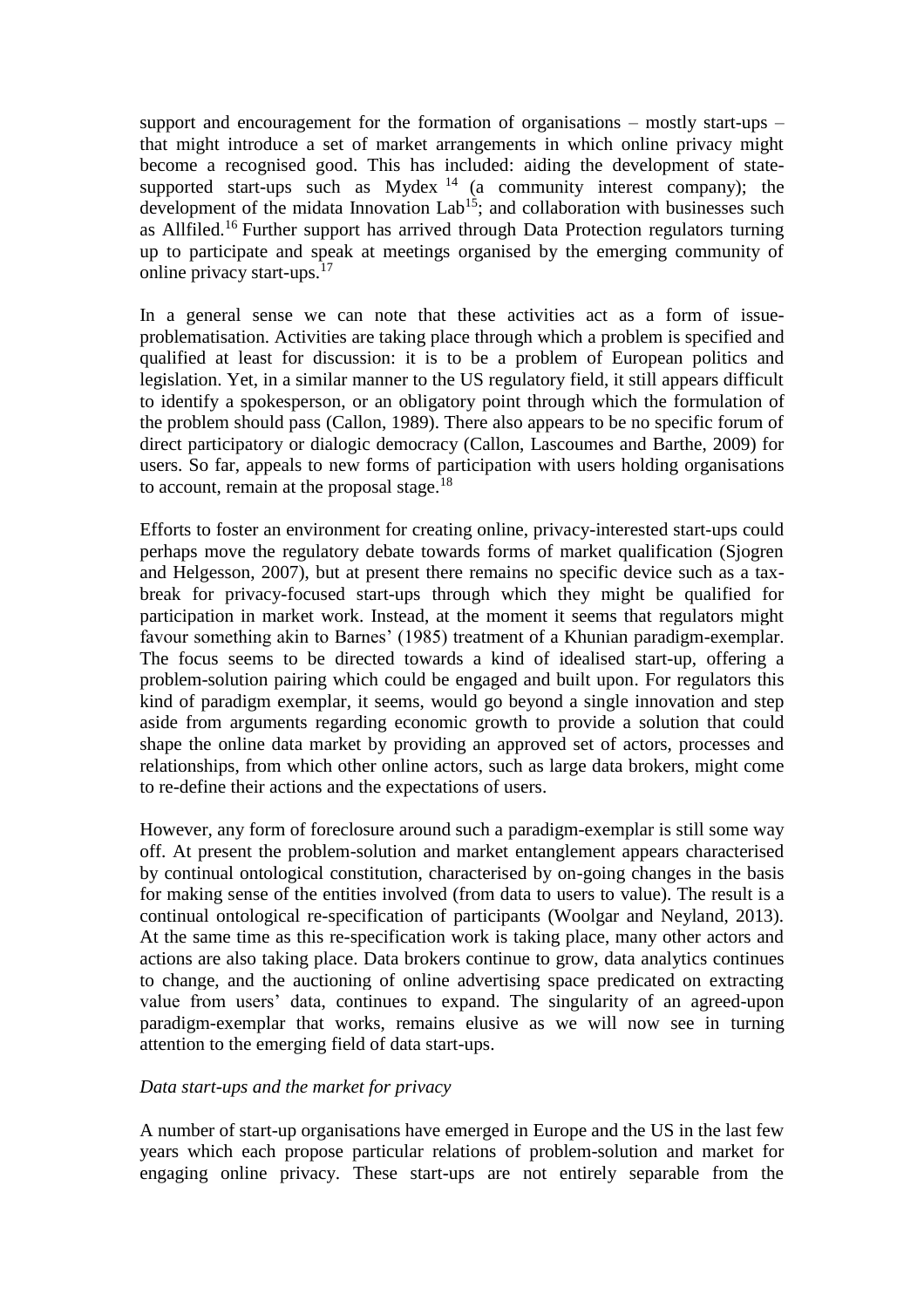regulatory discussions we just explored. For instance, in Europe, some of these startups can trace their origins directly to attempts to create an attractive environment in which they might emerge (as we mentioned above: Mydex, the midata project). Other start-ups are keeping a close eye on continuing discussions regarding the adoption of the revised EU Data Protection Regulation (EC 2012). And in the US, a new range of products, services and start-up organisations, have proposed answers (of a sort) to the problem constituted by the FTC and Senate of how to regulate privacy without inhibiting economic growth.

The products and services currently being developed which each propose a particular kind of solution and hence a particular definition of the problem of online privacy, can be crudely grouped into three: data vaults, tracking protection, and online reputation management.<sup>19</sup> These products and services each formulate the nature of the problem-solution as a need to put the individual in control of their personal data online. The emerging market for these products and services is imagined as one in which new relations of data, control and value are brought into being. As yet, a single paradigm-exemplar which might stand in as a viable problem-solution coupling from which others work, has yet to emerge. Instead, ontological constitution seems paramount with a continuing re-specification between different start-up firms of the nature of data, control, value, online users and what might constitute privacy. For example, tracking protection and reputation management companies can offer to put online users back in control of their identity, or their reputation, or repair problems once they have been notified, try and ensure that data is not collected, or that it is deleted after it has been made problematically public.

In order to analyse the problem-solution of privacy and market entanglement in more detail, we will turn attention to one particular type of product: *data vaults*. <sup>20</sup> As the product's name implies, the vault is promoted as providing a secure store of personal information. Different data vault companies bring into being very different notions of online privacy problem-solutions through the way they propose to manage users' consolidated data. For example, the UK based company Start-up  $3<sup>21</sup>$  provides individual customers with data vaults to assemble and manage their data. At the same time, the company has developed a product that assists their business customer (a well-known consumer website) in helping individuals to find the best deal for a product they want (such as bank interest rates or energy tariffs). The website handles over 13 million users a month and it compares the deals their users currently have with deals available. The Senior Project Manager at Start-up 3 explains:

'[Our vault] knows the deal you're on, and it asks the question, 'If I can find you a better deal, how much would it take to make you switch?' […] And it allows you to pick a number, and insert that into personal data store at your convenience, so you decide it's your energy, your money, you decide how and where you're going to spend it' (Interview with Start-up 3, UK,  $11<sup>th</sup>$  October 2013).

Start-up 3 then knows more about users than a conventional data brokerage firm which relies on tracking users and the websites they visit in order to classify users. Start-up 3 doesn't need to draw together such inferences as its users sign-up by name, with an address and other identifying characteristics and then manage, for example, their insurances, savings, loans, energy tariffs and so on through the personal data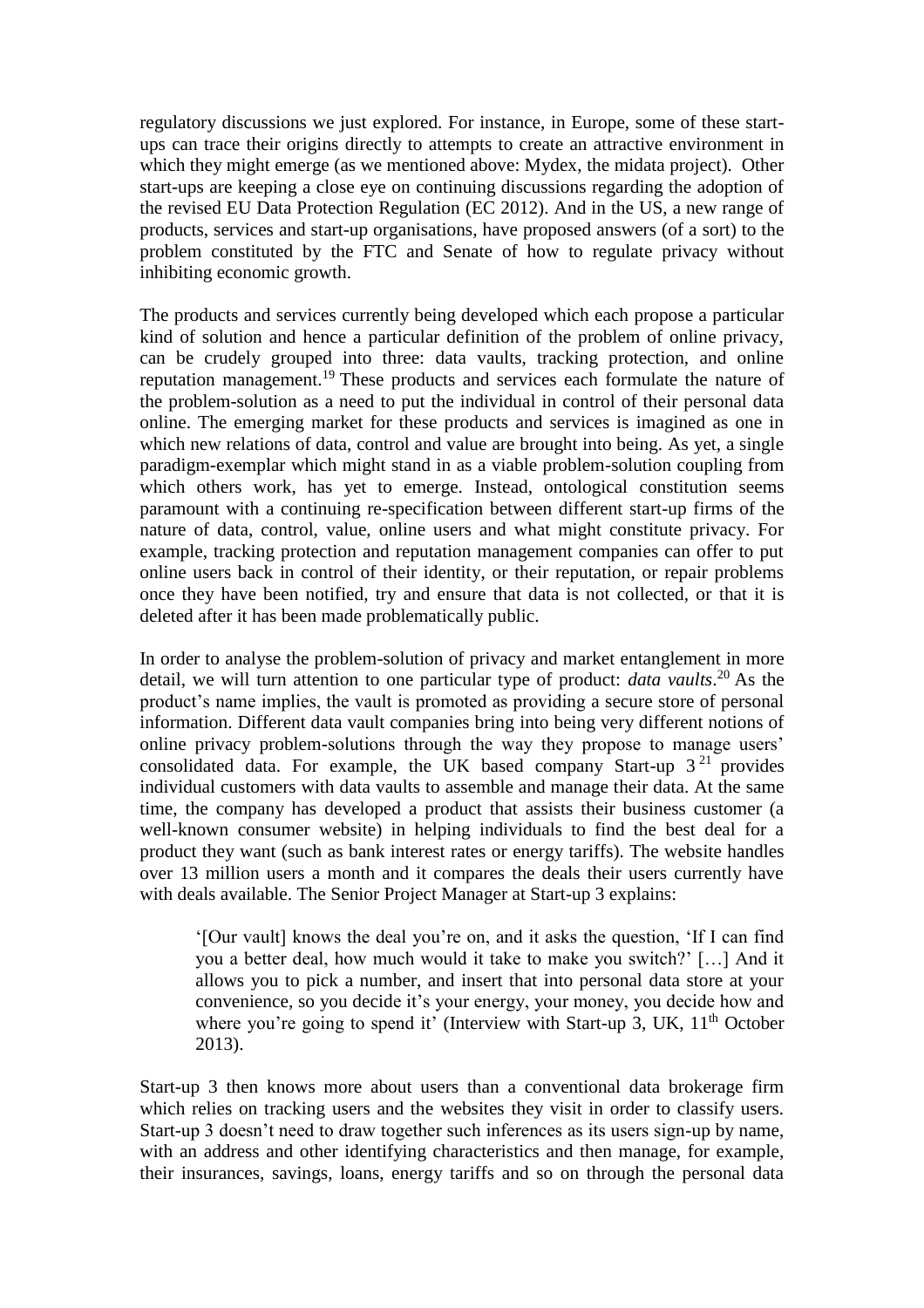vault. Start-up 3 then looks to maximise the value of this data, not by selling it, but instead by aggregating users' preferences and effectively negotiating and brokering deals on users' behalf with other firms. So if 10,000 users decide they want a twoweek holiday in Spain in August, Start-up 3 will take that data as an opening bargaining chip to negotiations with holiday firms and then report back to users the best deals they could strike. This interaction between a user's data vault and the business that operates the vault constitutes a distinct take on what we have summarily termed online privacy. The vault is presented as a market solution which understands the problem of online privacy in terms of power and control. The solution envisaged is the rise of a 'personal information industry' (Chahal 2014: n.p.), which will 'empower' consumers with their personal data and 'catalyse a revolution in marketing.<sup>'22</sup>

Reattaching property rights to users' data in the manner that a data vault proposes, encloses (as the metaphor of a vault suggests) the data. From a free flow to be picked up, analysed and sold on by data brokers, data instead becomes a more stationary entity. This enclosure allows a tighter specification of the entities involved. The coupling of problem-solution must operate in a similar manner to Caliskan and Callon's (2010) analysis of experimental economics in which the conditions of the experiment must be extended from the laboratory into the world beyond in order to accomplish the same effect. Here, the conditions of data control must be enclosed within the vault and centred on users' preferences and then only extended into the world when those same conditions can be met beyond the vault (for example in anonymised aggregated data). Extracting value depends upon the maintenance of these conditions. If control can be maintained in ensuring user preferences are acknowledged in accumulating data and seeking offers, for example, from travel companies, then value might accrue to the start-up firm and to some extent to the user, who might attain a form of privacy through control and get a cheaper holiday.<sup>23</sup>

Except that, in a reverse of Marres' (2011) work on smart metres – where the basis for user entanglement must be ease of participation – here the online user must sign up to become entangled in this particular problem-solution relationship and continually cast and re-cast their preference for data management. Once entangled, then users' online experiences become mediated by a device (a data vault) which specifies a preferred order to be accomplished (a user placed in control of their data). This particular specification of the issue-problematisation of privacy will only become recognised at the moment when (or if) a sufficient number of users sign up for this kind of entanglement. Although Marres (2005) adopts the slogan 'no issue no public', here we could suggest a reformulation of 'no issue no market.'

In this way, the data vault cannot be analysed solely in terms of issueproblematisation, in the sense of offering a dialogic space for the communication, uptake, contestation or discussion of problems (Callon, Lascoumes and Barthe, 2009). And from among the data start-ups there is yet to emerge a paradigm-exemplar (Barnes, 1982; 1985). In this way, there is not an approved set of actors, processes and relationships from which other areas might be re-defined in line with understandings and expectations made available in relation to the paradigm-exemplar. It is also not quite the case that the field of data start-ups is characterised by such a recursive problem-solution relationship (Garfinkel, 1967) as data regulation. In discussions around data regulation it appeared that the regulators considered the data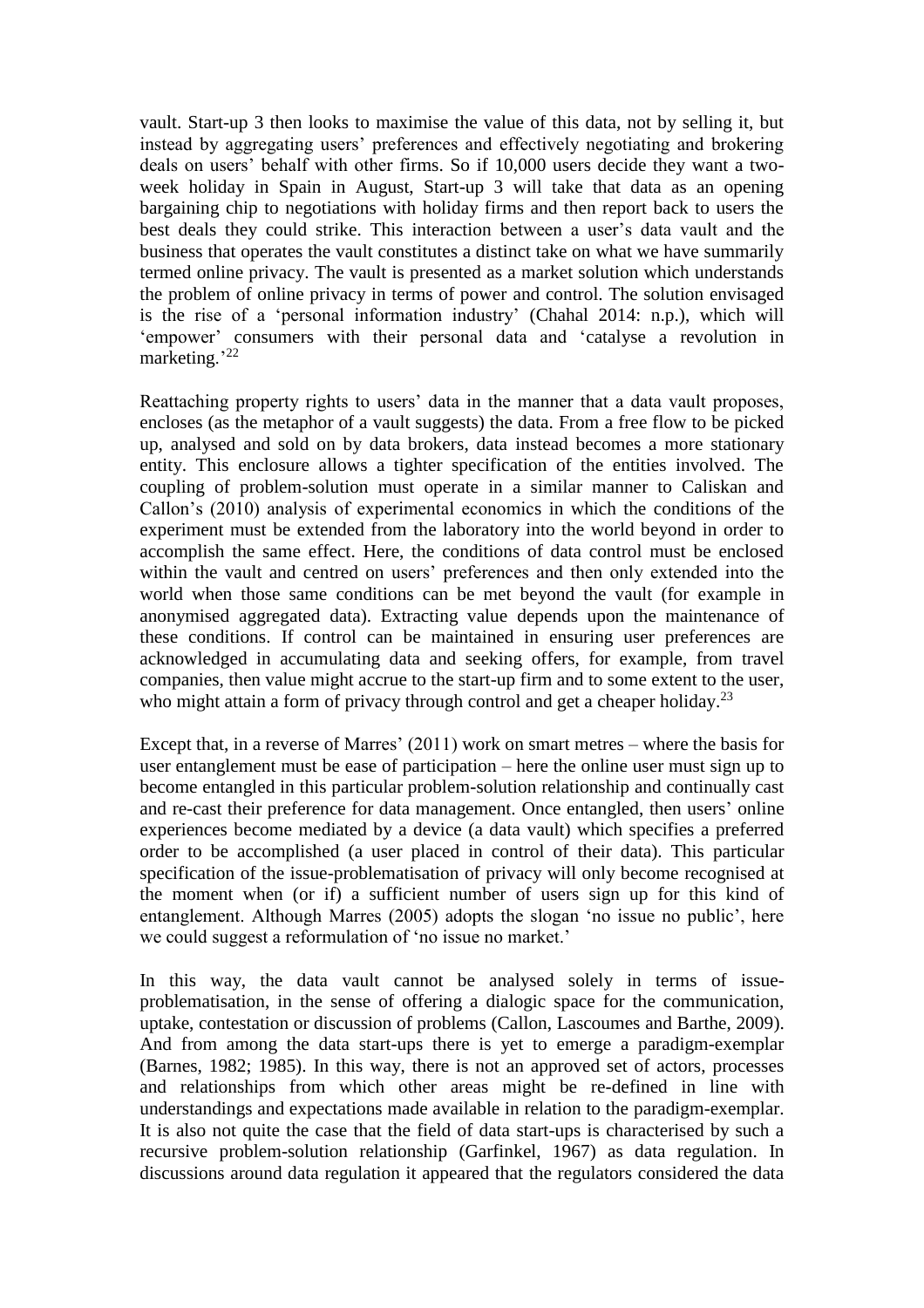broker industry to be the problem, then the industry would note that the regulators' proposed solution was the problem, which would then lead the regulators to suggest that this demonstrated the data industry's problem in seeking to profit from maintaining current asymmetries, and so on.

In place of such rapid and consistent recursion, the data start-ups offer a particular ontological constitution of problem and solution that involves a re-specification of the nature of almost all the entities involved. Hence the user is now to be understood as privacy-interested (signing up to have a data vault) but also price conscious (for example, wanting a good deal on their energy tariff or a good price for their summer holiday). And privacy becomes re-specified, with specific enclosures formed by vaults and movement of data out into the world only enabled once the effect of enclosure can be guaranteed beyond the vault. In this way privacy can now be presented as online data control, an opportunity to be sent fewer advertisements and as an opportunity to switch energy providers or buy a summer holiday and save money. The re-specification is broad: privacy is not only turned into a market opportunity, it is now constituted as the future of marketing.

## **Discussion and Conclusion**

Within the field of online privacy, problems, solutions and market entanglements are brought into being in multiple forms. In the preceding analysis we have explored this multiplicity by drawing on three theoretical positions that we have referred to as paradigm-exemplar, issue-problematisation and ontological constitution. These have each demonstrated some analytic utility for grasping the complexity of the field with which we have engaged.

US regulators and the data broker industry response to the prospects of regulation, each ontologically constitute a certain nature for the problem from which we can see that an assured and certain solution is now available. There is the assured certainty of the Senate which makes it clear that regulation is required to achieve online privacy and the equally assured but contradictory certainty of PCAST and the data driven marketers who identify regulation as a problem from which they must be freed to pursue their solution to the problem of absent economic growth. Issueproblematisation draws our attention to the possibility that these various and contradictory certainties might require reconciliation. However, there has yet to emerge a single forum in which these standpoints might be discussed, and few opportunities for online users to participate in a dialogue. The overall effect of having multiple, assured, but contradictory certainties appears to be an on-going recursion whereby problem and solution continually fall into each other.

Turning attention to EU data regulation highlights a distinct form of ontological constitution. The assured and contradictory certainty of problem-solution couplings in the US sits alongside non-assured uncertainty among EU Data Protection regulators. The latter hope to see privacy protected, but remain cautious about the best means to achieve such, effectively spreading their risks by 'investing' in a portfolio of potential solutions, including EU regulation, helping privacy-focused start-ups and making supportive appearances at emerging community events. Furthermore, start-ups in the field are appearing rapidly, but with a range of distinct ways of constituting problemsolution and market relationships in online privacy. Start-ups developing data vaults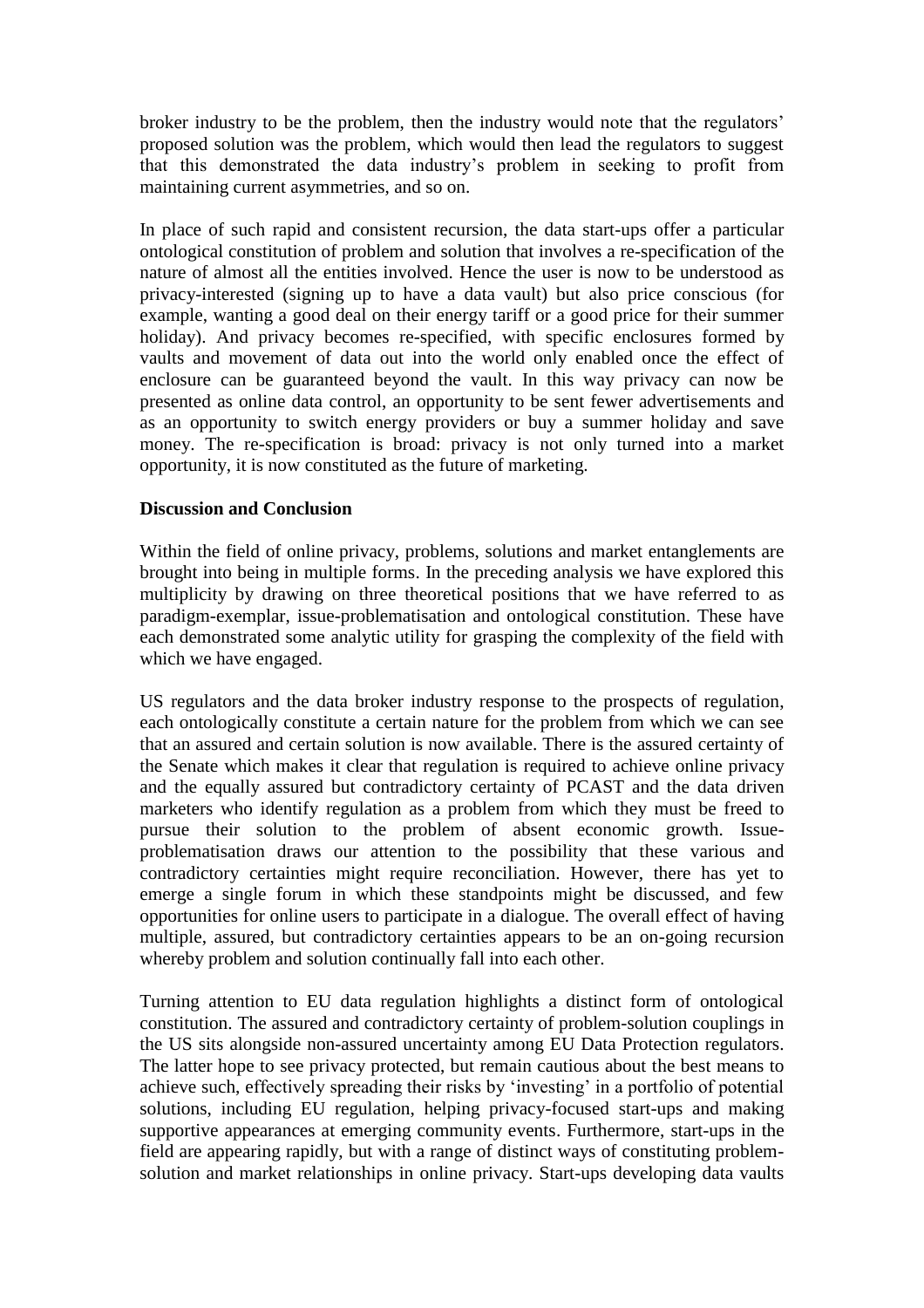constitute users as data controllers or owners, interested in their own privacy and the opportunity to financially gain from a form of privacy. For data vaults to introduce the kind of revolution in marketing sought by these start-up organisations, would require a pervasive re-specification of entities as diverse as online users, data, privacy and marketing.

Taking online data as our example of the entanglement of problems, solutions and markets opens up three questions which we think have some value for explorations of other similar entanglements. First, analysing problem-solution relationships and markets using theories of issue-problematisation poses challenging questions. For example, although a central feature of studies of issue-problematisation is how various groups come together and how an issue becomes recognised as a valid or reasonable question to account for, it remains to be explored to what extent the marketization of problems could be addressed using similar terms. Although it might be said that the introduction of a market-based solution to a public problem incorporates a concern for the public affected by the problem and seeks an effective and efficient use of public funds in achieving a solution, 'the public' is most often treated as a set of delegated beneficiaries on behalf of whom a solution will be sought.

The public are aggregated in such a way as to be pre-pacified prior to any market action. In this way, the public are not often invited to participate in the discussion, negotiation or establishment of market-based solutions and the resolutions produced are more or less imposed upon the population. Market reforms of the welfare state, for example, do not generally emerge from public calls for reform, the public are not invited to participate in a dialogue about reforms and indeed it is frequently the case that particular couplings of problem and solution become noted as *the* problem that requires resolution (see, for example, critiques of neoliberal government, summarised by Venugopal, 2015). Questions remain as to who would occupy a position as a recognised spokesperson for the public in creating a market issue-problematisation or to what extent market-type solutions are characterised by a concern for the kind of democratic questions of inclusion and voice noted by STS authors (particularly in Callon, Lascoumes and Barthe's (2009) work on hybrid forums)?

Second, engaging with problems, solutions and markets through theories of paradigmexemplars raises questions of the conditions that would need to emerge for an exemplar to succeed. For a Kuhnian paradigm-exemplar to emerge among privacyinterested online data start-ups would require significant commandment and coordination of resources in terms of finance, data and number of users, before data brokers would begin to pay attention or others in the field would begin to rework their activities in relation to the paradigm-exemplar. At the same time, co-ordination in market based problem-solution relations remains somewhat hard to characterise. Indeed it could be argued that a central justification for market-type solutions is to shift away from the very notion of co-ordination (at least by the state). Instead, market solutions often involve shifting out costly and time consuming co-ordination activities to the market in order to enhance efficiency, or at least reduce state costs or make more from the limited budgets of, for example, data protection regulators and enhance effectiveness, at least in line with the idea that several competitors will emerge and offer different types of solution, and customers, users or the public will be the ones who decide which solution is best. The pertinent co-ordination question for STS approaches to problem-solution relationships when markets are involved then appears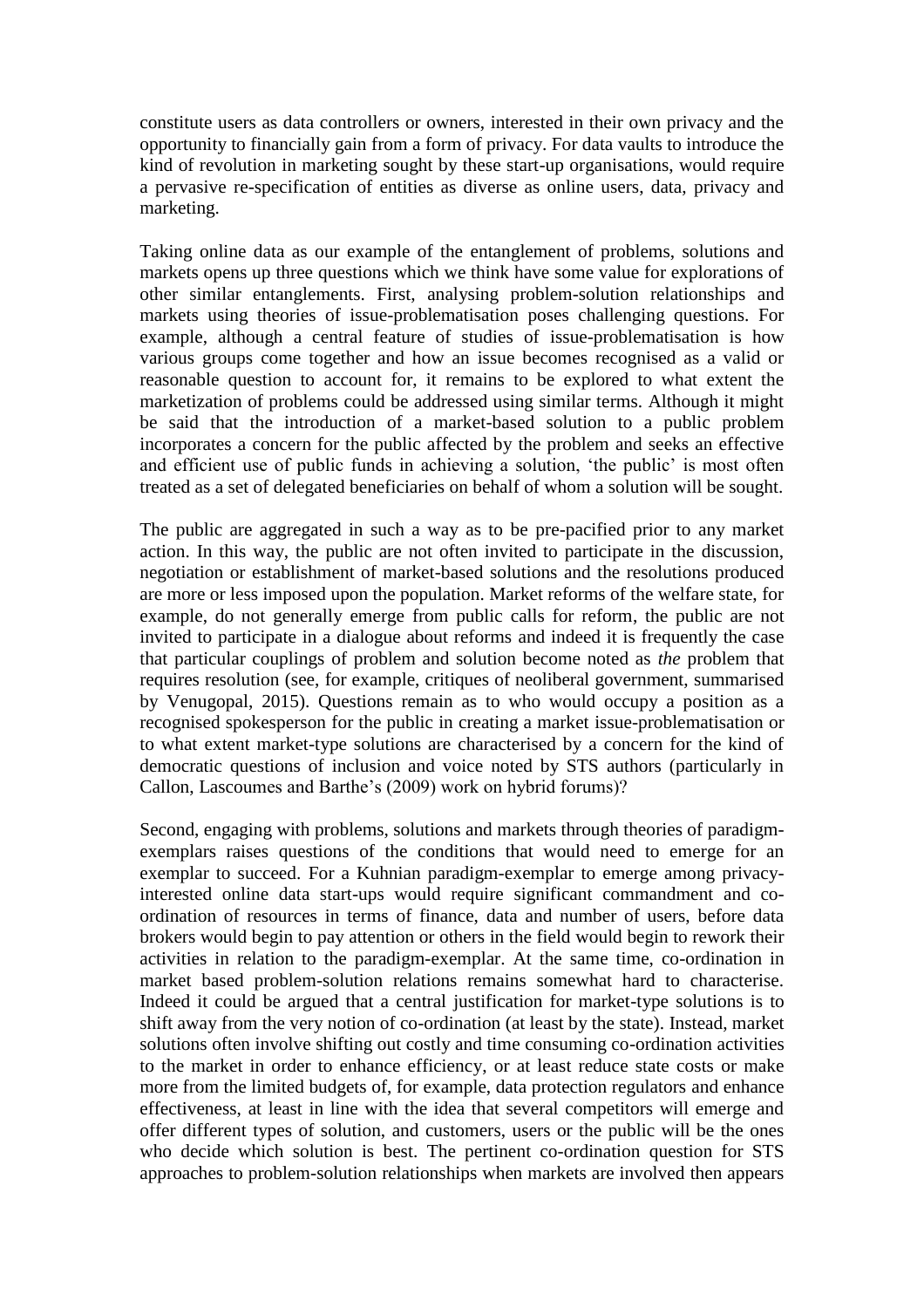to be: how can this simultaneous presence and absence of co-ordination be articulated?

Third, taking on theories of ontological constitution in entanglements of problems, solutions and markets, can risk under emphasising questions of normativity. In looking at the example of online privacy, particular kinds of normative questions have emerged around, for example, who ought to own data, what ought to happen to data, and how should data brokers be regulated (if at all). At the same time as these normative issues are raised, prioritisations are also continually made between, for example, what would be most economically efficient (including how regulators should spend their limited budget), or effective (including how growth in the data market can be encouraged, through enabling data brokers to have free access to data or in fostering the emergence of new privacy-inclined online data start-ups).

In other market type interventions questions are posed of, for example, poverty, health, and crime, which would appear to raise similar normative challenges when combined with economic prioritisations. Our consideration of STS approaches to problem-solution relationships has not thus far enabled us to engage with these normative prioritisations to any great extent. In considering the ontological respecification of entities entangled in problem-solution relationships with markets we have not yet found a coherent means to pose questions of ontology and normativity (and indeed onto-normativity appears a relatively recent concern for STS in general; Mol 2012). Hence our final question for engagements between STS treatments of problem-solution relationships and markets is: how to make sense of problemsolution relationships and the normative questions that arise in engaging with the economic prioritisations characteristic of market interventions?

## **Acknowledgements**

Many thanks to two anonymous reviewers and the journal editors for their helpful comments on a previous version of this text. The research project MISTS, led by Daniel Neyland, that led to these results has received funding from the European Union Seventh Framework Programme [FP7/2007-2013] under grant agreement no. 313173.

#### **References**

Angwin, J. and Steel, E. (2011) 'Web's Hot New Commodity: Privacy', *Wall Street Journal,* February 27.

<http://www.wsj.com/articles/SB10001424052748703529004576160764037920274> accessed June 26, 2013.

Bachman, K. (2014) 'Confessions of a Data Broker.' AdWeek. March 25. [http://www.adweek.com/news/technology/confessions-data-broker-156437,](http://www.adweek.com/news/technology/confessions-data-broker-156437) accessed April 14, 2014.

Barnes, B. (1982) *T.S.Kuhn and Social Science*. New York: Columbia University Press.

Barnes, B. (1984) *Challenging the Rationalist Myth*. Available from: [http://staff.bath.ac.uk/mssdep/Barnes%20on%20Kuhn.htm.](http://staff.bath.ac.uk/mssdep/Barnes%20on%20Kuhn.htm) Originally published in Listener, 19<sup>th</sup> April, 1984.

Barnes B. (1985) 'Challenging the Rationalist Myth', pp.83-100 in Skinner, Q. (ed.) *The Return of the Grand Theory in the Human Sciences*, Cambridge University Press.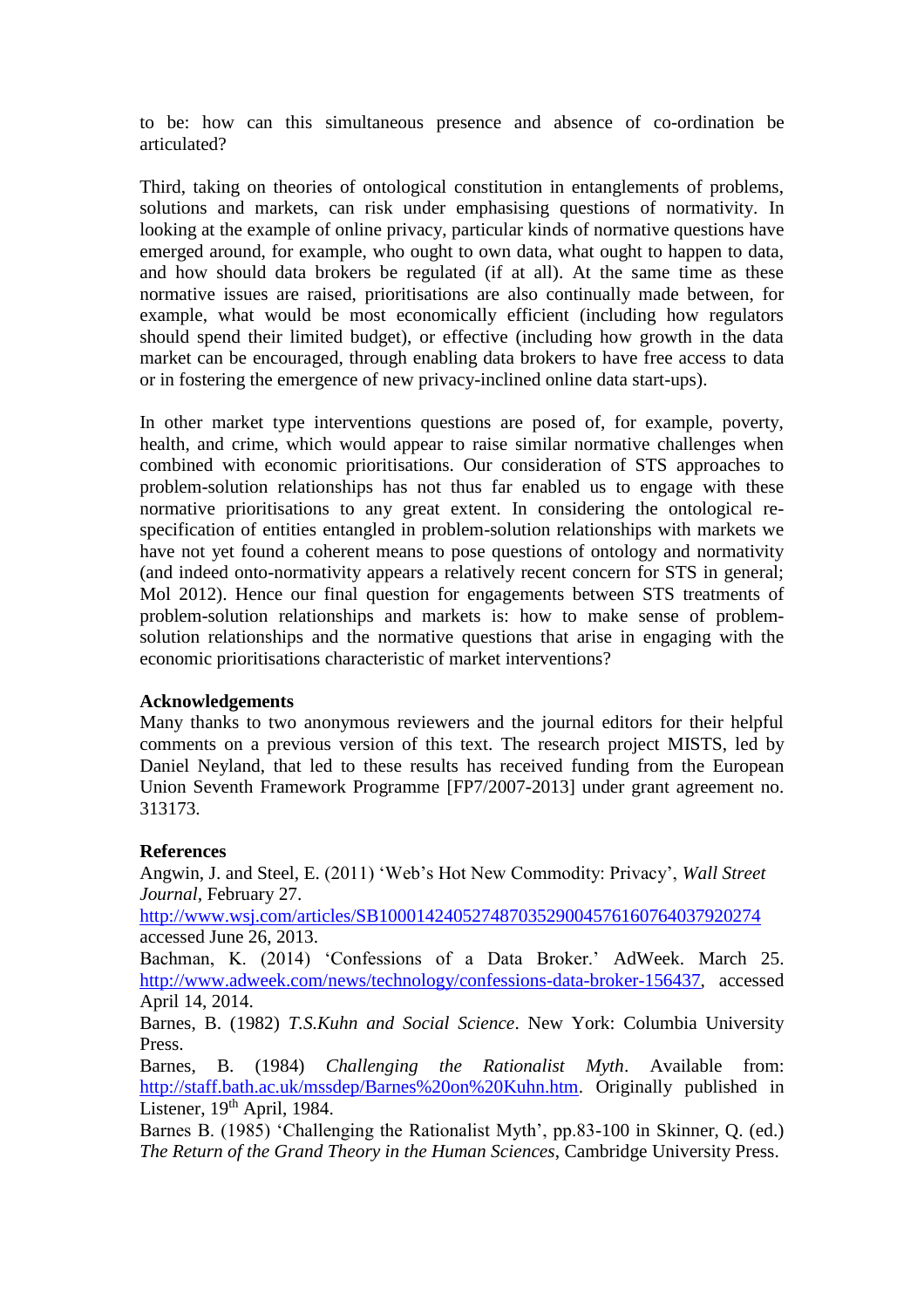Barnes B., Bloor, D. and J. Henry (1996) *Scientific Knowledge: A Sociological Analysis*, London: Athlone.

Barthe, Y. (2009) Framing nuclear waste as a political issue in France. *Journal of Risk Research* 12(7-8): 941-54.

Brill, J. (2013) 'Demanding Transparency from Data Brokers.' The Washington Post, August 15

Brustein J. (2012) 'Start-Ups Aim to Help Users Put a Price on Their Personal Data', *The New York Times*, 12 February. [http://www.nytimes.com/2012/02/13/technology/start-ups-aim-to-help-users-put-a](http://www.nytimes.com/2012/02/13/technology/start-ups-aim-to-help-users-put-a-price-on-their-personal-data.html)[price-on-their-personal-data.html,](http://www.nytimes.com/2012/02/13/technology/start-ups-aim-to-help-users-put-a-price-on-their-personal-data.html) accessed September 2, 2013.

Çalışkan, K. and Callon, M. (2010) Economization, part 2: a research programme for the study of markets, Economy and Society 39(1):1-32.

Callon, M. (1986) Some elements of a sociology of translation. In Law, J. (ed) Power, action and belief: a new sociology of knowledge? London: Routledge, pp.196-223.

Callon, M. (1989), Society in the Making: The Study of Technology as a Tool for Sociological Analysis. In: Bijker, W., Hughes, T. and Pinch, T. (eds.), *The social construction of technological systems*, Cambridge, Mass.: MIT Press.

Callon, M. (1998) *The Laws of the Market*. Oxford: Blackwells

Callon, M. (2007) An Essay on the Growing Contribution of Economic Markets to the Proliferation of the Social. *Theory, Culture, Society*. 24: 139-63.

Callon M. (2009) Civilizing markets: Carbon trading between in vitro and in vivo experiments, *Accounting, Organizations and Society* 34 (3-4): 535-548.

Callon, M., P. Lascoumes, and Y. Barthe. (2009) *Acting in an Uncertain World: An Essay on Technical Democracy*. Boston, USA: MIT.

Callon, M. and Muniesa, F. (2005) Economic Markets as Calculative Collective Devices, Organization Studies 26(8): 1229-50

Callon, M., Méadel, C. and Rabeharisoa, V. (2002) The economy of qualities. *Economy and Society* 31:194–217.

Chahal, M. (2014) 'Taking Back Control: The Personal Data Economy', Marketing Week, 12 March. [http://www.marketingweek.co.uk/analysis/essential-reads/taking](http://www.marketingweek.co.uk/analysis/essential-reads/taking-back-control-the-personal-data-economy/4009679)[back-control-the-personal-data-economy/4009679,](http://www.marketingweek.co.uk/analysis/essential-reads/taking-back-control-the-personal-data-economy/4009679) accessed March 19, 2014.

CBS News. (2014) 'The Data Brokers: Selling Your personal Information'

<http://www.cbsnews.com/news/the-data-brokers-selling-your-personal-information/> accessed April 22, 2014

Cochoy, F. (2009) Driving a Shopping Cart from STS to Business, and the Other Way Round: On the Introduction of Shopping Carts in American Grocery Stores (1936-- 1959). *Organization* 16 (1):31-55.

Cohen, M., J. March, and J. Olsen (1972) A Garbage Can Model of Organizational Choice. *Administrative Science Quarterly* 17:1–25.

Cussins, C. (1995) Ontological Choreography: Agency Through Objectification in Infertility Clinics, *Social Studies of Science*, (26) pp. 575-610.

Dewey, J. (1938) *Logic: The Theory of Inquiry*, NY, NY, USA: Henry Holt and Company.

(EC) European Commission (2012). 'Commission Proposes a Comprehensive Reform of the Data Protectio Rules' [http://ec.europa.eu/justice/newsroom/data](http://ec.europa.eu/justice/newsroom/data-protection/news/120125_en.htm)[protection/news/120125\\_en.htm,](http://ec.europa.eu/justice/newsroom/data-protection/news/120125_en.htm) accessed October 10, 2013.

FTC (2012) 'FTC to Study Data Broker Industry's Collection and Use of Consumer Data.' December 18. [http://www.ftc.gov/opa/2012/12/databrokers.shtm,](http://www.ftc.gov/opa/2012/12/databrokers.shtm) accessed September 19, 2013.

Garfinkel, H. (1967) *Studies in Ethnomethodology*. Prentice Hall, NY, USA.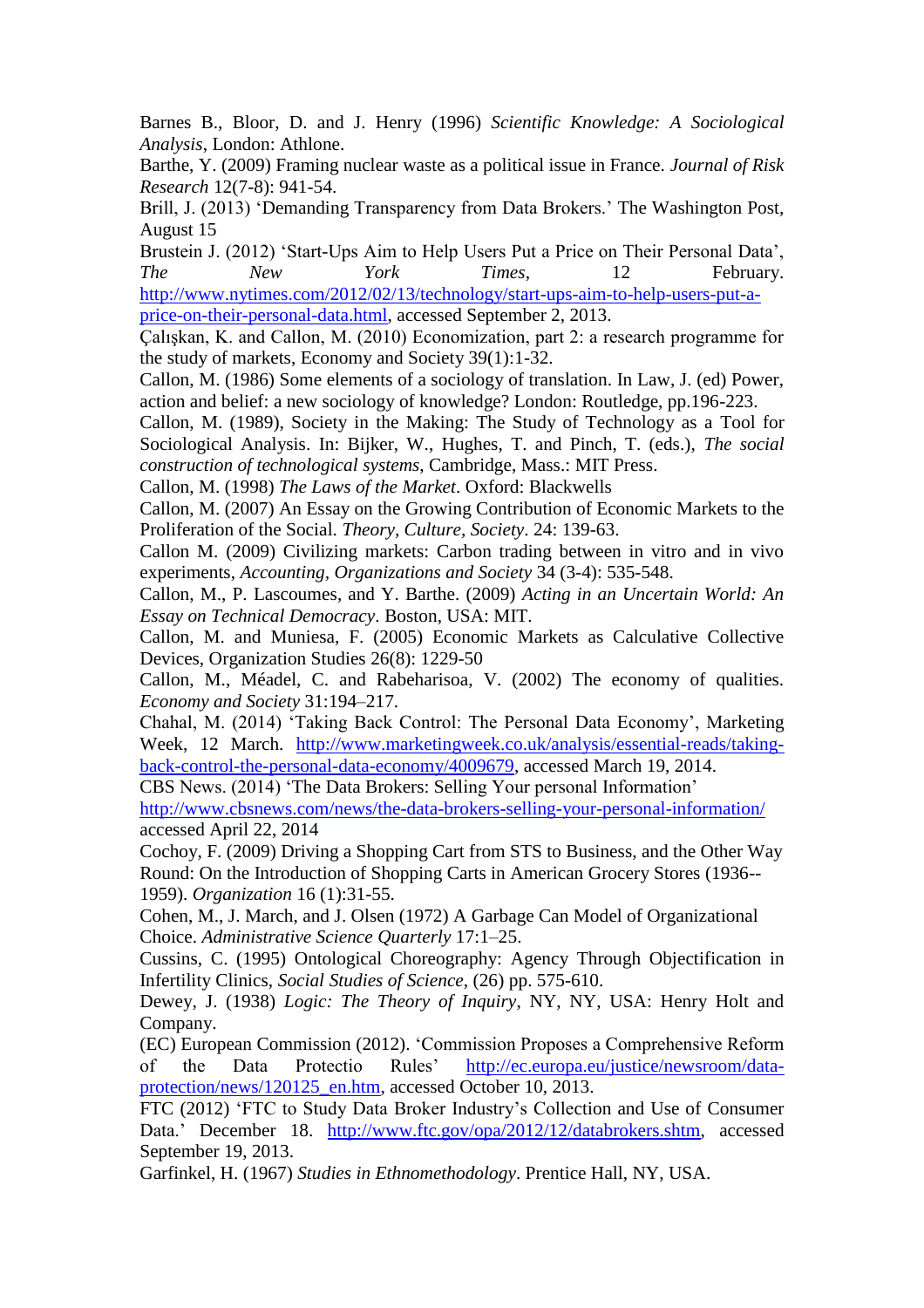Hatherly D, MacKenzie D., and D. Leung (2008) 'The Finitist Accountant', pp.131- 160 in *Living in A Material World* (eds. T. Pinch and R. Swedberg). Cambridge, Mass.: MIT Press.

Kjellberg, H. and Helgesson, CF (2007) The mode of exchange and shaping of markets: Distributor influence in the Swedish post-war food industry. *Industrial Marketing Management* 36 (7):861-878.

Kuhn, T. (1962) *The Structure of Scientific Revolutions*. Chicago, USA: University of Chicago Press.

Latour, B. (1993) Ethnography of a High-Tech case: About Aramis. In P. Lemonnier (ed) *Technological Choices - Transformations in Material Culture since the Neolithic*, London: Routledge & Kegan Paul.

Law, J. and A. Mol. (1998) On Metrics and Fluids – Notes on Otherness, in R. Chia (ed.) *Organised Worlds – Explorations in Technology and organisations with Robert Cooper*. London: Routledge

Lee, J. (1984) Innocent victims and evil-doers. *Womens Studies International Forum* 7, 69–83

MacKenzie, D. (2009) Making Things the Same: Gases, emission rights and the politics of carbon markets. *Accounting, Organisations and Society*. 34: 440-55

March, J. (1981) Decisions in Organizations and Theories of Choice. In A. H. Van de Ven and W. F. Joyce (eds) *Perspectives in Organization Design and Behavior*, New York: John Wiley & Sons.

Marres, N. (2011) The costs of public involvement Everyday devices of carbon accounting and the materialization of participation. *Economy and Society*, 40(4): 510- 533

Marres, N. (2012) *Material Participation*. London: Palgrave-MacMillan.

Marres, N. (2005) No Issue, No Public. PhD Thesis.

Marres, N. and Lezaun, J. (2011) Materials and Devices of the Public. Economy and Society, 40(4): 489-509.

Mol, A. (2002) *The Body Multiple: ontology in medical practice*. London: Duke University Press

Mol A (2012) Mind your plate! The ontonorms of Dutch dieting. *Social Studies of Science*. 43(3): 379-96.

Morozov, E. (2013) *To Save Everything, Click Here: Technology, Solutionism and the Urge to Fix Problems That Don't Exist*. PublicAffairs.

Muniesa, F. and Callon, M. (2007) Economic Experiments and the Construction of Markets, in MacKenzie, D., Muniesa, F. and Siu, L. (eds) Do Economists Make Markets? Oxford: Princeton University Press.

Neyland, D. (2006) *Privacy, Surveillance and Public Trust*, London: Palgrave-Macmillan.

Neyland, D. and E. Simakova (2012) 'Managing Electronic Waste: A Study of Market Failure' *New Technology, Work and Employment*, 27(1): 36-51

Neyland, D. and E. Simakova (2015) 'The Mosquito Multiple' in I. Dussauge, CF Helgesson and F. Lee (eds) *Value Practices* (Oxford University Press: Oxford) pp. 136-50.

PCAST (2014) *Big Data and Privacy: A Technological Perspective.* Executive Office of the President President's Council of Advisors on Science and Technology. [http://www.whitehouse.gov/sites/default/files/microsites/ostp/PCAST/pcast\\_big\\_data](http://www.whitehouse.gov/sites/default/files/microsites/ostp/PCAST/pcast_big_data_and_privacy_-_may_2014.pdf) [\\_and\\_privacy\\_-\\_may\\_2014.pdf,](http://www.whitehouse.gov/sites/default/files/microsites/ostp/PCAST/pcast_big_data_and_privacy_-_may_2014.pdf) accessed May 12, 2014.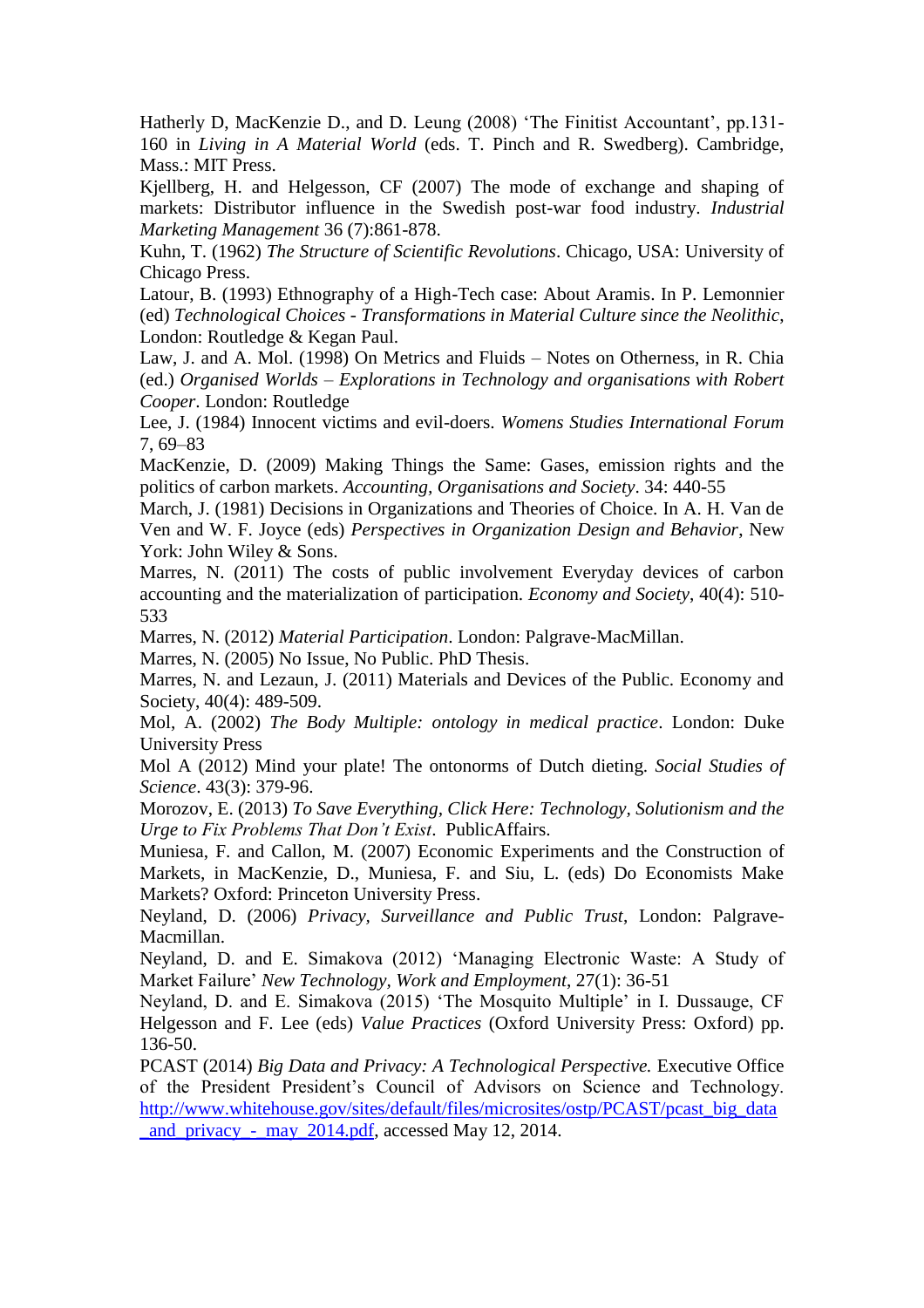PC Advisor (2013) 'Personal Data Vaults Put You in Control of Your Data Online.' [http://www.pcadvisor.co.uk/news/internet/3369859/personal-data-vaults-put-you-in](http://www.pcadvisor.co.uk/news/internet/3369859/personal-data-vaults-put-you-in-control-of-your-data-online/)[control-of-your-data-online/,](http://www.pcadvisor.co.uk/news/internet/3369859/personal-data-vaults-put-you-in-control-of-your-data-online/) accessed September 2, 2013.

Robin F. (2013) 'The Emerging Market That Could Kill the iPhone - Fortune Tech.' *CNNMoney*. [http://tech.fortune.cnn.com/2012/08/01/iphone/,](http://tech.fortune.cnn.com/2012/08/01/iphone/) accessed July 9, 2013.

Singer (2013) 'A Data Broker Offers a Peek Behind the Curtain.' *The New York Times*, August 31.

Sjögren, E. and Helgesson, C-F. (2007) The Q(u)ALYfying hand: health economics and medicine in the shaping of Swedish markets for subsidized pharmaceuticals. *Sociological Review* 55(2): 215-240

Steel, E. (2014) 'Data Brokers Change Labels Describing Poor', *The Financial Times*, March 23

US Senate. (2013) 'A Review of the Data Broker Industry: Collection, Use, and Sale of Consumer Data for Marketing Purposes; [http://consumercal.org/wp](http://consumercal.org/wp-content/uploads/2013/12/senate_2013_data_broker_report.pdf)[content/uploads/2013/12/senate\\_2013\\_data\\_broker\\_report.pdf](http://consumercal.org/wp-content/uploads/2013/12/senate_2013_data_broker_report.pdf) accessed February 4, 2014

Vaidhyanathan, S. (2006) Rewiring the 'Nation': The Place of Technology in American Studies, *American Quarterly*, Vol.58, Number 3, pp. 555-567

Venugopal, R. (2015) Neoliberalism as Concept *Economy and Society* 44(2): 165-87.

WEF. The World Economic Forum. (2013) 'Unlocking the Value of Personal Data: From Collection to Usage'. *Report.* [http://www.weforum.org/reports/unlocking](http://www.weforum.org/reports/unlocking-value%20%20personal-data-collection-usage)[value%20%20personal-data-collection-usage.](http://www.weforum.org/reports/unlocking-value%20%20personal-data-collection-usage) accessed September 2, 2013.

Wooley, L. (2014) 'DMA Responds to Op-Ed Attacking Commercial Data Use.' Direct Marketing Association. [http://blog.thedma.org/2013/08/19/dma-responds-to](http://blog.thedma.org/2013/08/19/dma-responds-to-op-ed-attacking-commercial-data-use/)[op-ed-attacking-commercial-data-use/,](http://blog.thedma.org/2013/08/19/dma-responds-to-op-ed-attacking-commercial-data-use/) accessed April 17, 2014

Woolgar, S. and Pawluch, D. (1985) Ontological Gerrymandering: The Anatomy of Social Problems Explanations, *Social Problems* (32:3), pp. 214-27.

 $\overline{a}$ 

Woolgar, S. and Neyland, D. (2013) *Mundane Governance*. Oxford: Oxford University Press.

<sup>1</sup> See for example:<https://www.gov.uk/guidance/social-impact-bonds>

<sup>2</sup> See for example Neyland and Simakova (2015)

<sup>3</sup> Alternatives to these three positions include Vaidhyanathan's (2006) work on technofundamentalism and Morozov's work on solutionism and Cohen et al (1972) and March's (1981) work. These texts are not further explored here due to space constraints and because they were not central to our developing argument.

<sup>4</sup> For an alternative example of Actor-Network Theory and problems and solutions, see Latour (1993).

 $5$  This work draws on Dewey's (1938) assertion that the formation of a problem involves a process of making an indeterminate situation into a determinate one.

<sup>6</sup> In a similar manner to stabilization in the Social Construction of Technology (SCOT) approach. This will not be explored in greater detail in this paper due to space constraints.

<sup>7</sup> We do not engage with extensive analysis of the literature on privacy in this paper. Instead privacy is treated as an empirical focal point. For an STS approach to privacy, see Neyland (2006).

<sup>8</sup> Although data brokers prefer another name – 'marketing firms' (CBS News 2014), or 'marketing technology companies' (Singer 2013).

<sup>9</sup> Also see FTC (2012)

<sup>&</sup>lt;sup>10</sup> For more on the constitution of innocent victims and evil-doers, see Lee (1984).

<sup>11</sup> From[: http://bits.blogs.nytimes.com/2014/05/05/white-house-tech-advisers-online-privacy](http://bits.blogs.nytimes.com/2014/05/05/white-house-tech-advisers-online-privacy-is-a-market-failure/?_r=0)is-a-market-failure/?  $r=0$  accessed 17<sup>th</sup> July, 2015

<sup>&</sup>lt;sup>12</sup> See for example: [http://europa.eu/rapid/press-release\\_STATEMENT-15-5257\\_en.htm](http://europa.eu/rapid/press-release_STATEMENT-15-5257_en.htm)